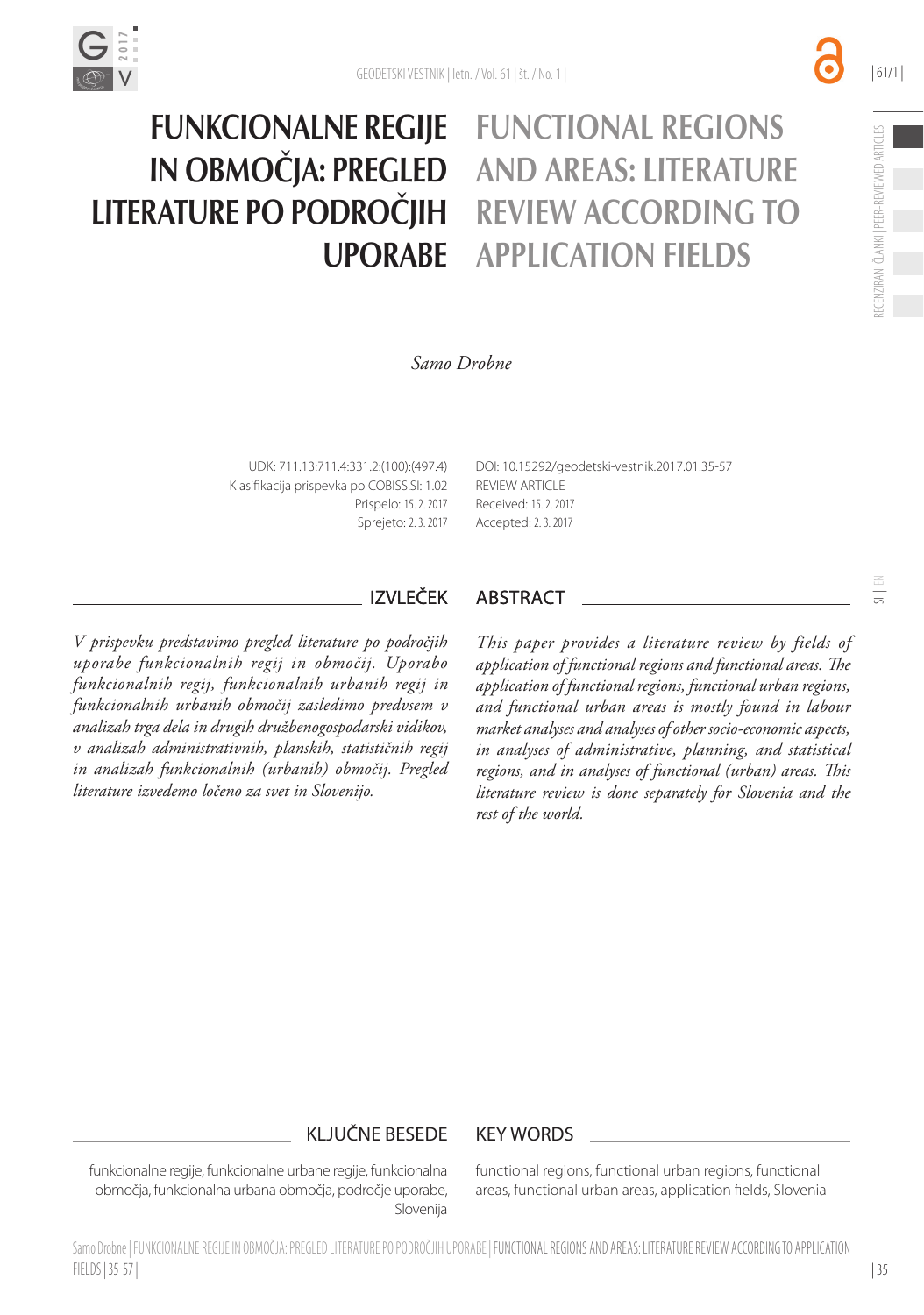#### **1 FUNCTIONAL REGIONS AND AREAS**

The notion of 'region' originates from Latin *regio*, meaning a landscape, territory, area, that is, a part of the Earth's surface. A region is a delimited spatial system and an expression of an organisational unity that differentiates it from another region (Abler, Adams and Gould, 1972; Gregory et al., 2009; Klapka, Halás and Tonev, 2013; Klapka in Halás, 2016). According to Vrišer (1978), the region is a specifically defined and organised area of the Earth's surface with an array of distinct features; the notion is also used for a certain administrative, economic, or natural spatial unit populated by a specific community. Thus the region combines specific characteristics that give it a certain degree of integration and distinctiveness that separate it from another region (Haggett, 1971; Abler, Adams and Gould, 1972). A region is distinguished by its physical characteristics (e.g. relief, climate, soil composition) or socio-economic characteristics of an area (e.g. attachment of rural areas to the city, historical political and administrative formations, economic orientation). If a region brings together the socio-economic characteristics of an area it is called a socio-economic region. According to Harvey (2011), socio-economic regions are institutional arrangements that facilitate the functioning of various flows across space and time.

Spatial sciences distinguish between formal and functional socio-economic regions (Haggett, 1971; Abler, Adams and Gould, 1972; Claval, 1998). A formal region is an area of generalization of a variable, so it is internally homogeneous (Klapka, Halás and Tonev, 2013). Formal regionalisation is carried out by combining basic spatial units (BSU) at the lower level (e.g. survey districts, statistical districts, settlements, municipalities, post districts) with the aim of reducing the variance between regions (BSU groups) according to one or more variables. In contrast to formal regions, a functional region (FR) is internally heterogeneous, which is reflected in mutual complementarity and dependence of internal BSUs (ibid.). Following Ullman (1980), FR organisation is based on horizontal relations in a space in a form of spatial flows or interactions between parts (BSUs) of the region. Functional regionalisation is thus the procedure of combining BSUs into FRs with the goal of generalising the functional flows and spatial interactions addressed. FRs are thus understood as generalised patterns of flows and interactions in space. A FR is thus a system of strongly linked larger and/or smaller spatial units. Rather than dealing separately with geographical features and historical links, when addressing FRs our focus is on functional connectivity in space (Vanhove and Klaassen, 1987). Klapka, Halás and Tonev (2013) and Klapka and Halás (2016) believe that the term "functional region" was introduced into geography, and thus other spatial sciences, by Philbrick (1957), and Berry and Garrison (1958).

Mutual complementarity and dependence in heterogeneous FRs are generated by an array of spatial interactions, such as population flows (commuting to school or work, migration, shopping or recreation), traffic and commodity flows (traffic and passenger flows by land, sea and air), financial flows, information flows (communications and newspaper circulation), gas/water/electricity flows (service connections), and similar (Vanhove and Klaassen, 1987; Alvanides, Openshaw and Duke-Williams, 2000). In the literature, functional regions and functional areas are most frequently determined based on economic interactions. Berry and Garrison (1958) describe FRs as functional areas around a strong economic centre that attracts inhabitants from near and remote catchment areas.

 $\leq$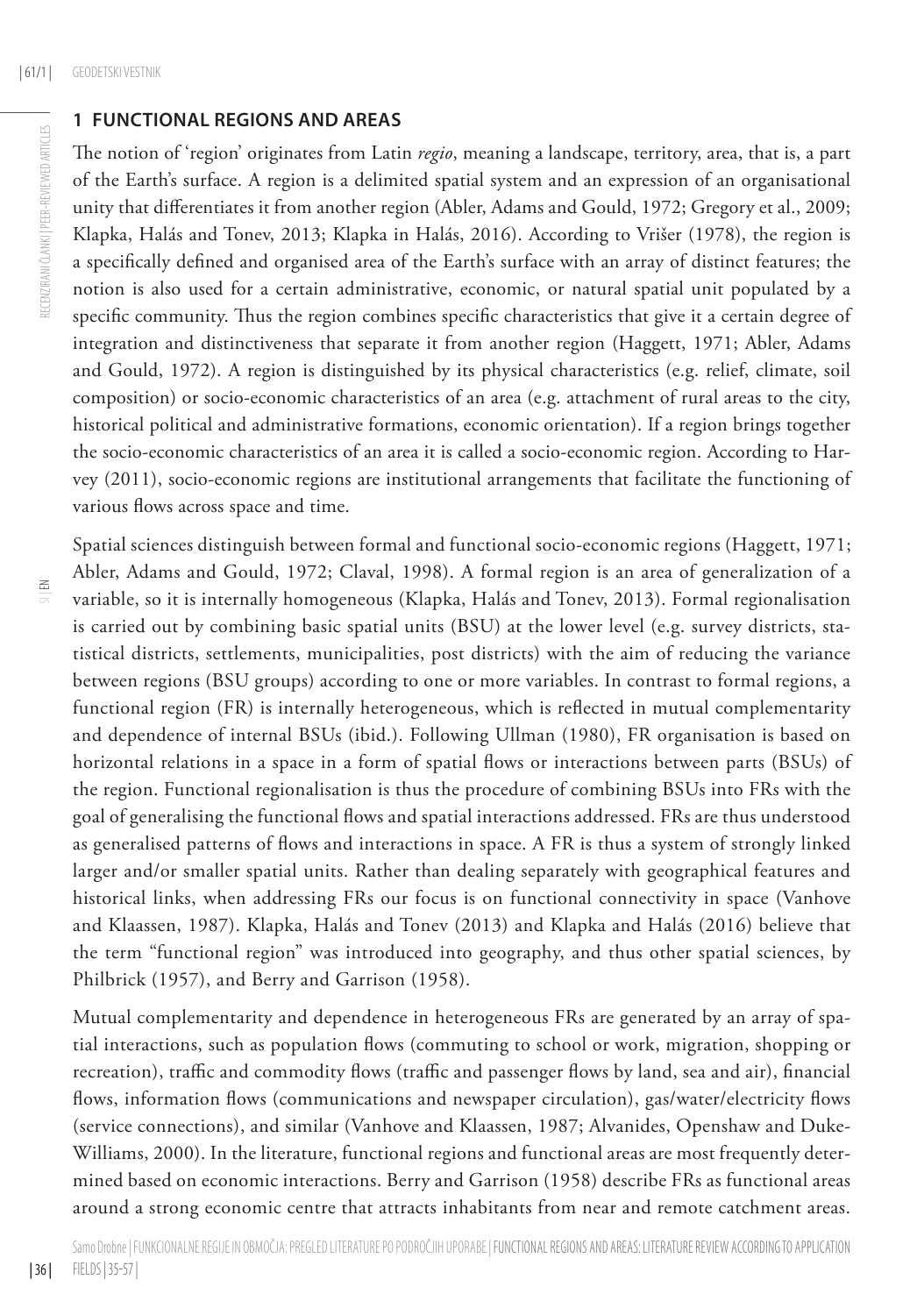They consider the FR centre as a central place from Christaller's Central Place Theory (Christaller, 1933), whose size depends on the scope of goods and services that it offers to its inhabitants. Brown and Holmes (1971) define FRs as a combination of functionally complementing BSUs, which have more economic interactions with each other than with outside units. Vanhove and Klaassen (1987) describe FRs as reasonably functioning spatial entities composed of economically and socially connected areas. In the group of connected areas, many social and economic interactions, interdependence of commuting flows, flows of goods and services, communication flows, traffic flows, financial flows, etc., occur. Johansson (1998) and Karlsson and Olsson (2006) define a FR as an area characterised by a high frequency of intra-regional economic interaction, such as labour commuting and intra-regional trade in goods and services, and an area of agglomeration of activities and transport infrastructure facilitating significant mobility of people, products, and information. Van der Laan and Schalke (2001) and Farmer and Fotheringham (2011) understand a FR as a spatially continuous area in which aggregated supply and demand for various social and economic goods meet. OECD (2002) defines FR as a territorial unit resulting from the organisation of social and economic relations in that its boundaries do not reflect geographical particularities or historical events. According to OECD (ibid.), FRs are sub-divisions of territories, where the most typical concept used in defining a functional region is that of labour market analysis or analysis of areas where supply and demand are well matched.

The most frequently used FR concept found in the literature is the concept of local and regional labour systems (OECD, 2002).<sup>1</sup> According to this concept, in a FR labour demand is proportional to job supply, and vice versa (Karlsson and Olsson, 2006). Many authors thus believe that the most important characteristic of a FR is the integrated labour market, in which intra-regional labour commuting, intra-regional job search, and search for labour demand are much more intensive than among the interregional counterparts; e.g. Smart (1974), Coombes, Green and Openshaw (1986), Van der Laan (1991), Casado-Díaz (2000), Andersen (2002), Van der Laan and Schalke (2001), OECD (2002), Karlsson and Olsson (2006), Cörvers, Hensen and Bongaerts (2009), Casado-Díaz and Coombes (2011), Farmer and Fotheringham (2011). That is also the reason why out of the possible population flows, commuting flows are used for delimitation of FRs. Labour commuting, particularly commuting with a daily periodicity, is the most frequent and stable regular movement of the population (Smart, 1974). Therefore, minor changes on the labour market do not significantly affect the pattern of daily flows to work and back home (Coombes, Casado-Díaz in Martínez-Bernabeu, 2012).

In the literature, two terms have been established for description of FRs at the local level, based on labour mobility flows: local labour market areas (LLMAs) and travel-to-work areas (TTWAs). Klapka et al. (2014) believe that these two concepts are the same, stemming from the works by (Goodman, 1970; Smart, 1974; Coombes et al., 1979; Ball, 1980; Coombes and Openshaw, 1982).

The literature also includes the concepts of functional urban areas (FUAs) and functional urban regions (FURs). Both concepts have been established in analyses of urban centre development, expansion of economic activities in space, analyses of social disparities in space, and inequality in the labour market, and for studying the relationships between the city and rural areas, etc. (Drobne, Konjar and  $\leq$ 

*<sup>1</sup> According to the concept of employment systems, a FR should contain one or more local labour market areas. Local labour market areas make up regional labour market areas.*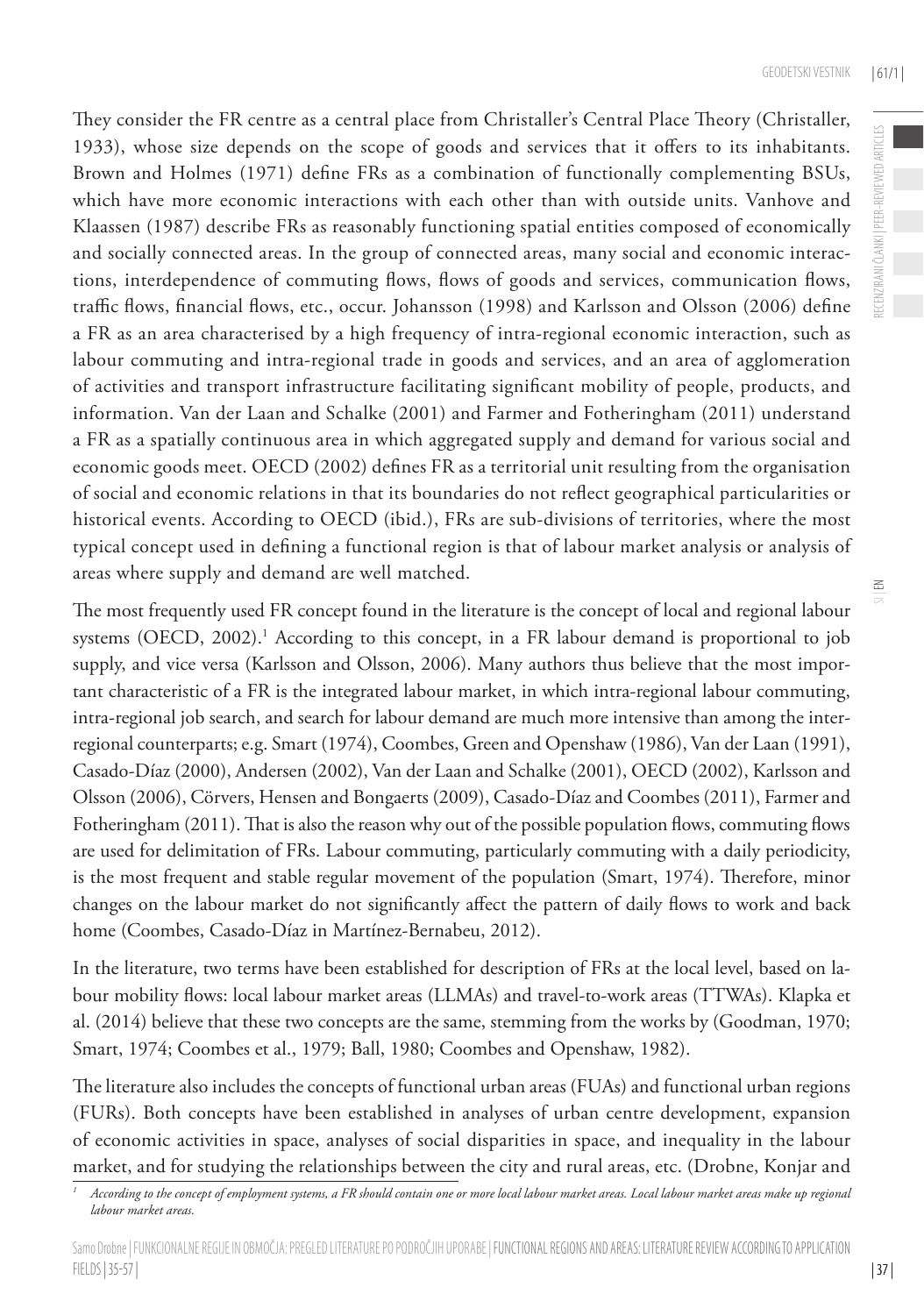Lisec, 2011). FUA is a functionally connected area of an urban centre and its catchment area. FUA is determined as an aggregation of BSUs, from which a certain percentage of working population commutes to work daily (Coombes et al., 1979; ESPON 1.1.1, 2004; ESPON 1.1.2, 2004; Benini, Naldi and Region, 2007; Pichler Milanović et al., 2008; OECD, 2013a; ESPON, 2014; Eurostat, 2015). According to OECD (2013a, 2013b), ESPON (2014), and Eurostat (2015), FUAs consist of BSUs from which at least 15% of working age population commutes to work. FUAs can overlap, while they do not necessarily homogeneously cover the territory in question. FURs are less adaptable formations than FUAs: FURs do not overlap, while they homogeneously cover the territory addressed. FURs are modelled, similarly to FUAs, around urban centres. These can be selected by agreement or based on quantitative criteria (population density, number of permanent residents in an urban centre area, percentage of residents both living and working in an urban centre area, percentage of population of an urban centre working in another urban centre of the same FUA, etc.). FUA and FUR centres are most frequently defined using high density areas which are the core of an urban area (Antikainen, 2005). The concept of FURs has been most widely used in France, Canada, and the Unites States (OECD, 2002). Both in North America and in most European countries and Slovenia, FUOs are defined based on the number of residents, commuting flows, number of passengers in public transport systems, number of students in higher education centres, number of companies in cities, the amount of goods carried, number of accommodation capacities, created gross value added, and administrative function of urban centres (Coombes et al., 1979; ESPON 1.1.1, 2004; ESPON 1.1.2, 2004; ÖIR, 2006; ESPON 1.4.3, 2007; Pichler Milanović et al., 2008; Drobne, Konjar and Lisec, 2010; Lisec et al., 2010; OECD, 2013a; Coombes, 2014; ESPON, 2014; Eurostat, 2015; Zavodnik Lamovšek and Drobne, 2016, 2017). Both FURs and FUAs as well as FRs can be modelled at different hierarchical levels.

### **2 LITERATURE REVIEW BY FIELDS OF APPLICATION**

In the literature we find different fields of application in relation to functional regions and areas: from labour market analyses to other socio-economic aspects, analyses of functional urban areas/regions, analyses of administrative, planning, and statistical regions, analyses of statistical functional areas at the micro level (for statistical reporting), analyses of the local and regional housing market (in support of housing policy), analyses of goods market, analyses of functional region in support of transport and traffic policy, analyses in support of information and communication technology, and other services in space, to general reviews of treating functional regions/areas.

In 2002, OECD published a review of treating and defining FRs, FURs, and FUAs in selected OECD countries (OECD, 2002).<sup>2</sup> In most of the OECD member countries analysed, FRs are modelled using the concept of local employment centres, as the name itself suggests: in Austria, Czech Republic, Finland, Germany, Portugal, Sweden, and Switzerland such micro regions are called "local labour market areas/ micro regions", in Italy, Hungary, and Poland they are called "local/regional employment systems", in Denmark and in United Kingdom they are called "commuting areas", in Norway "economic regions", in France "functional urban and employment areas", and in United States and Canada they are traditionally called "metropolitan areas of labour commuting" (OECD, 2002). In the aforementioned countries,

*<sup>2</sup> A review in Slovenian was conducted by Konjar (2009) and Drobne, Konjar and Lisec (2011).*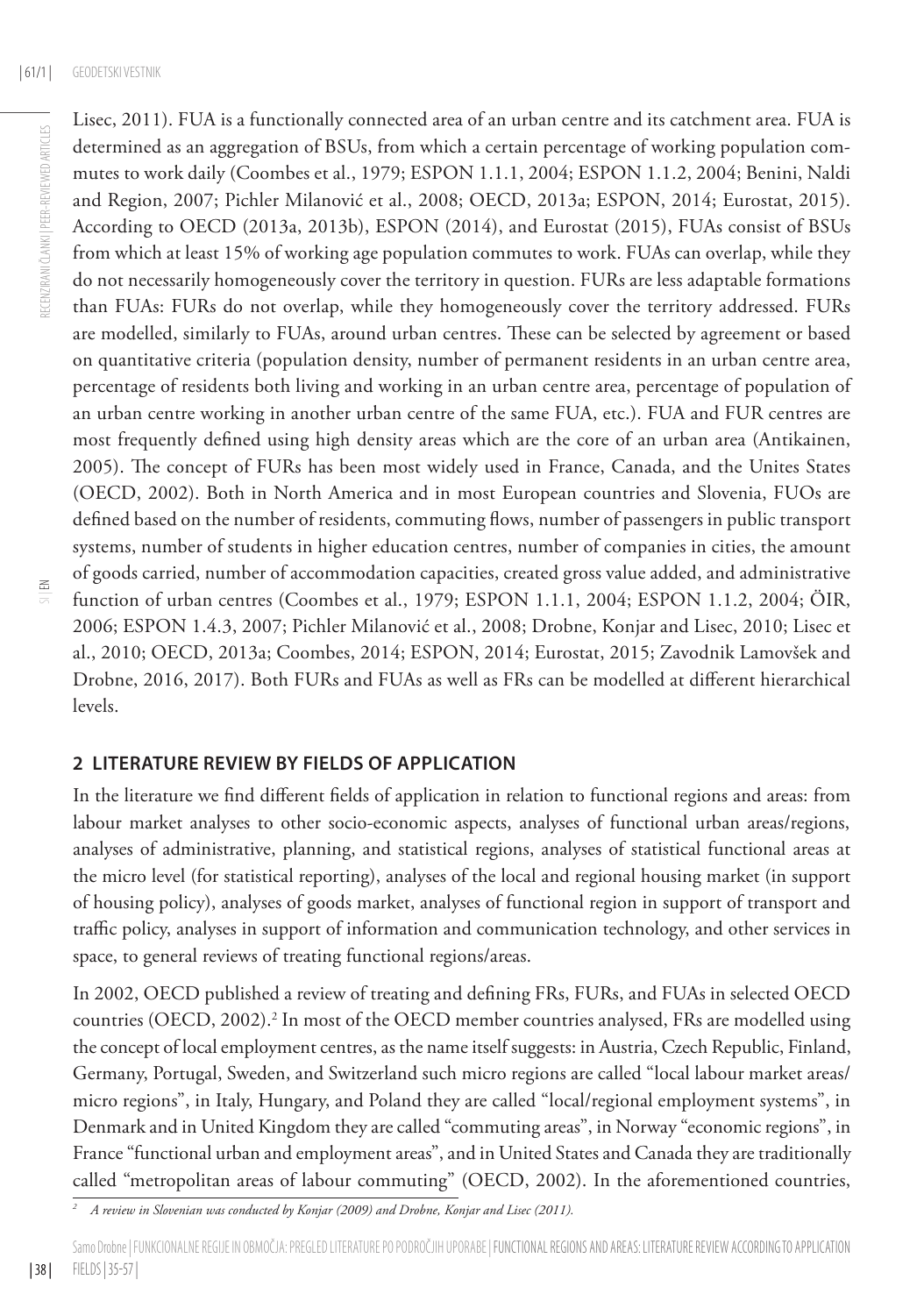FRs homogeneously cover the entire state territory – except in the case of delimitation of FURs or FUAs in Canada and the United States. Larger countries, such as Canada, France, Germany, Portugal, and the United States, define FRs at various levels. Most countries delimit FRs using basic statistical or administrative units where FR borders coincide with municipal borders. An important advantage of such an approach to FR delimitation is the possibility of acquiring statistical data and indicators of FRs, which allows for an array of spatial analyses (Drobne, Konjar and Lisec, 2011). FRs are used as a basis for socio-economic analyses, structural studies of local labour markets, and assessments of regional disparities in most of these countries. In Austria, Denmark, Canada, and Switzerland, FRs are used as a framework for the implementation of policies relating to labour markets and transport. In Finland, France, Italy, Germany and United Kingdom, FRs serve as a basis for identifying areas which qualify for aid and support. In the Czech Republic, Portugal, Sweden, and the United States, FRs are not used for policy implementation. The definition and delimitation of FRs is left to state statistical offices and competent ministries responsible for employment, economy, spatial planning, and regional development. In Austria, the Czech Republic, Denmark, Finland, Hungary, and Canada no funding is provided for the maintenance of data on FRs (OECD, 2002).

Coombes, Casado-Díaz and Martínez-Bernabeu (2012) made a comparative study investigating the areas of (local) labour markets, i.e. FRs at the micro level, in 27 EU countries. In nine countries (Belgium, Estonia, Finland, France, Italy, Germany, the Netherlands, Sweden, and United Kingdom) labour market areas are monitored officially using their own or adopted analytical procedures. In seven countries (Cyprus, Czech Republic, Denmark, Greece, Portugal, Slovenia, and Slovak Republic) such analyses, both at the local or regional level, are conducted for research purposes only. Ten countries (Austria, Bulgaria, Ireland, Latvia, Lithuania, Luxembourg, Hungary, Poland, Romania, and Spain) reported that labour market areas are neither treated nor researched. Finland, France, Italy, Germany, and United Kingdom use areas of (local) labour markets for various policy implementations (also for drawing on and allocating European funds). Germany uses local labour market areas for monitoring and improving regional economic structures, in Italy they monitor the so-called industrial regions and their development, France uses local labour market areas to show various socio-economic statistics at different levels, United Kingdom uses this kind of official areas for monitoring and directing economic development and for supporting housing policy at the local and regional level, and Finland controls and directs the delimitation of new (and harmonization of old) municipalities with FRs at the local level. The Czech Republic and Estonia, which are among the countries that do not officially monitor such functional areas at the local level, have used local labour markets in procedures of local and regional planning of public transport (ibid.).

Drobne, Konjar and Lisec (2011) and Drobne (2016) believe that in Slovenia the FR concept is implemented in statistical regions, which rarely change due to the dissemination of data in time series. The first delimitation of Slovenia into statistical regions was made in the mid-1970s for the needs of regional planning and inter-municipal cooperation in various areas. Regionalisation was made based on analysing gravity areas of commuting, rides to school and higher education institutions and supply of population in 12 regional and their sub-regional centres (Vrišer, 1974, 1978; Rebec, 1983, 1984; Vrišer and Rebernik, 1993). Later, the borders of statistical regions  $\leq$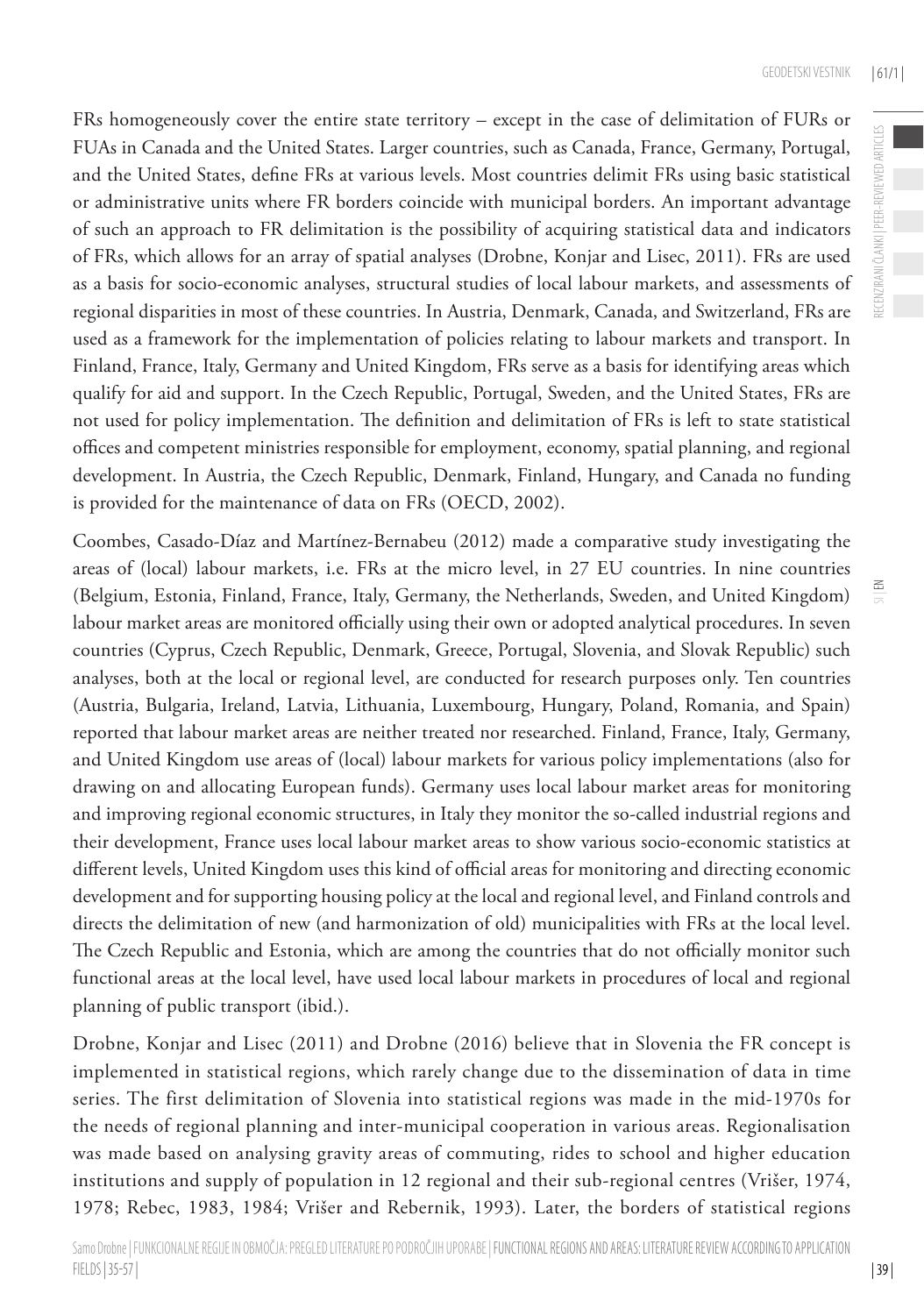| 40 |

changed many times, particularly because of the changing municipality borders. Following Slovenia's accession to the European Union (EU) in 2004, Slovenia's statistical regions became part of the European NUTS 3 level, i.e. part of the level for disseminating comparable regional data at the European level. Drobne and Bogataj (2011c, 2012a, 2012b) evaluated FRs at the level of statistical regions of Slovenia.

In Slovenia several studies were conducted where the authors analysed functional connections between urban and other settlements, between the city and rural areas, and the hierarchy of these connections. For Slovenia, the ESPON 1.1.1 project (2004) first delineated six FUAs, two years later the project Planet Cense (ÖIR, 2006) identified ten FUAs. Project RePUS (Pichler Milanović et al., 2008) defined 42 areas of local employment systems and 17 areas of regional employment systems. Drobne et al. (2011) and Lisec et al. (2010) modelled FUAs and FURs around urban centres of national significance, as defined in the Spatial Development Strategy of Slovenia (SPRS, 2004).

Different authors used studies on functional regions when putting forward proposals for shaping administrative regions (provinces) in Slovenia. Pogačnik et al. (2008, 2009a, 2009b, 2009c) evaluated development potentials and possible scenarios of FR development in Slovenia. Pogačnik, Grad and Brezovnik (2009), Pogačnik et al. (2009d, 2009e) and Pogačnik, Zavodnik Lamovšek and Drobne (2009) used the FR concept when analysing and proposing the delimitation of Slovenia into provinces. Drobne (2016) evaluated FRs in a 12-year period and highlighted the characteristic levels of FRs. The FR concept was also used by different authors to study the possible service areas. Drobne and Bogataj (2013a, 2013b, 2014, 2015) analysed supply areas for servicing the elderly population. Konjar (2009), Drobne, Konjar and Lisec (2009), Bajt (2010), Konjar, Lisec and Drobne (2010), Drobne, Konjar and Lisec (2010), and Drobne and Konjar (2011) pointed out the discrepancy between functionally and administratively defined regions in the country.

Using FRs, the authors also studied the changing of functional connections of labour commuting and migrations in Slovenia. Drobne and Lavrič (2012) and Drobne (2016) analysed the changes in FR commuting in 2000–2011, Drobne, Senekovič and Lisec (2014) analysed FR internal migrations of Slovenia and their changing in the period 2000–2010.

The Spatial Development Strategy of Slovenia from 2004 (SPRS, 2004) defined 15 urban centres of national significance (also regional centres) and schematically outlined "wider urban areas". In the opinion of many authors in Slovenia, the simplest case is to talk about 15 FUAs composed of urban centres of national significance and their gravity areas; see e.g. Zavodnik Lamovšek (2005), Pichler Milanović et al. (2008), Drobne et al. (2010), Lisec, Drobne and Konjar (2010), Pichler Milanović, Drobne and Konjar (2013), Zavodnik Lamovšek and Drobne (2016, 2017). In the drawing up of the new Spatial Development Strategy of Slovenia (SPRS 2050) a special emphasis is placed on FUAs and their development. Zavodnik Lamovšek and Drobne (2016, 2017) recognise FUAs mostly as an instrument for urban policy implementation, as an analytical tool for monitoring the spatial situation, and as an instrument for implementing SPRS 2050.

Table 1 provides literature examples by the most frequent areas of application of functional regions and functional areas.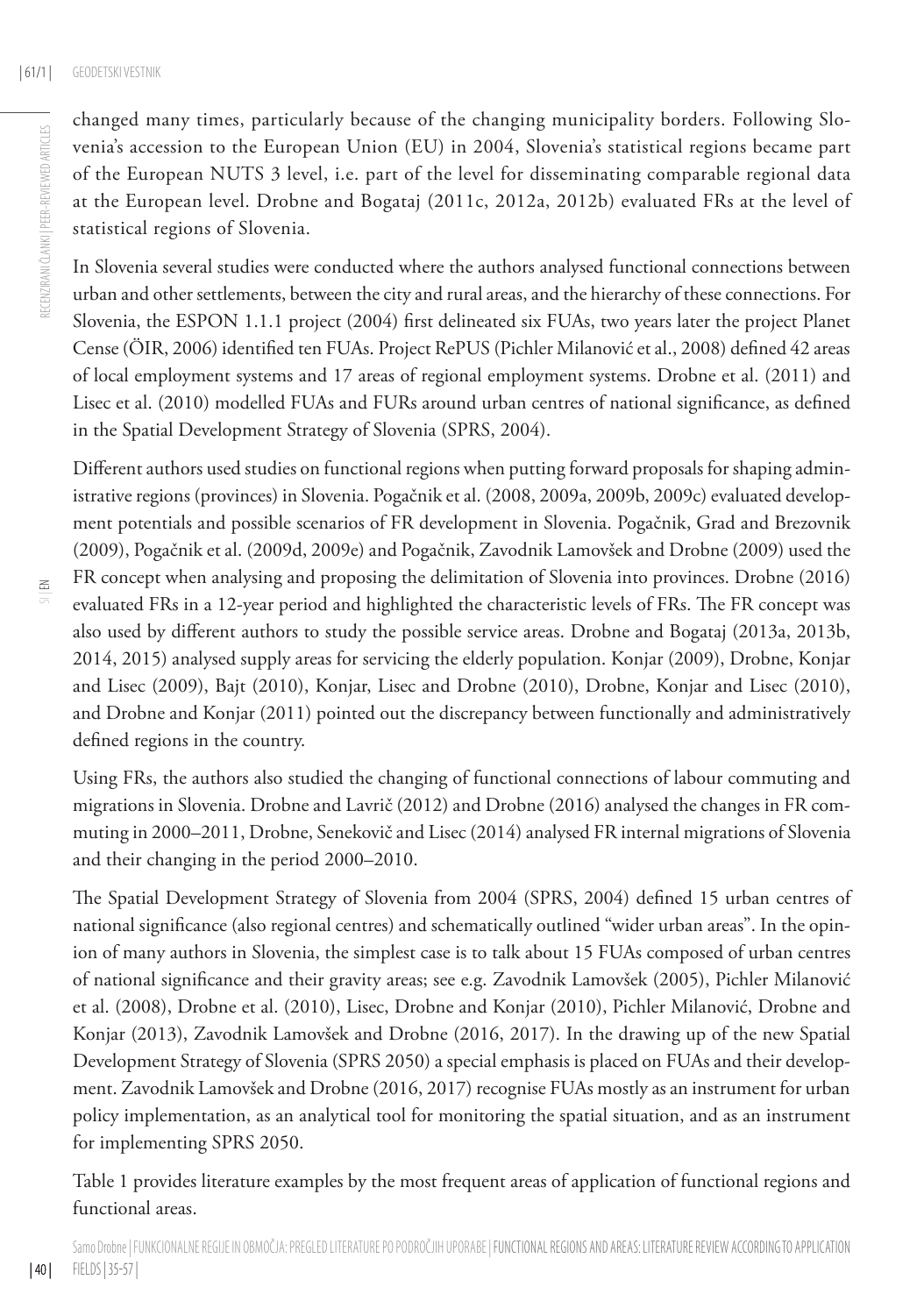$\frac{8}{10}$ 

| Field of application                                                         | Examples of reference literature                                                                                                                                                                                                                                                                                                                                                                                                                                                                                                                                                                                                                                                                                                                                                                                                                                                                                                                                                                                                                                                                                                                                                                                                                                                                                                                                                                                                                                             |
|------------------------------------------------------------------------------|------------------------------------------------------------------------------------------------------------------------------------------------------------------------------------------------------------------------------------------------------------------------------------------------------------------------------------------------------------------------------------------------------------------------------------------------------------------------------------------------------------------------------------------------------------------------------------------------------------------------------------------------------------------------------------------------------------------------------------------------------------------------------------------------------------------------------------------------------------------------------------------------------------------------------------------------------------------------------------------------------------------------------------------------------------------------------------------------------------------------------------------------------------------------------------------------------------------------------------------------------------------------------------------------------------------------------------------------------------------------------------------------------------------------------------------------------------------------------|
| local and regional<br>labour market                                          | Brown and Holmes (1971), Smart (1974), Masser and Brown (1975, 1977), Masser and<br>Schauerwater (1978, 1980), Ball (1980), Coombes and Openshaw (1982), Coombes, Green and<br>Openshaw (1986), Green, Coombes and Owen (1986), Tolbert and Killian (1987), Coombes,<br>Green and Owen (1988), Green and Owen (1990), ISTAT (1991, 2005a), Killian and Tolbert<br>(1993), Coombes (1995), ONS and Coombes (1998), Casado- Díaz (2000, 2003), Coombes<br>(2010), Newell and Papps (2001), Van der Lann and Schalke (2001), Papps and Newell (2002),<br>Casado-Díaz and Taltavull de la Paz (2003), Feldman et al. (2006), Flórez-Revuelta, Casado-<br>Díaz and Martínez-Bernabeu (2006, 2008), Karlsson and Olsson (2006), Coombes and Bond<br>(2008), Meredith et al. (2007), Patuelli (2007), Prodromídis (2007), Feng (2009), Coombes<br>(2010), Mitchell and Stimson (2010), Fusco and Caglioni (2011), Farmer (2011), Farmer and<br>Fortheringham (2011), Persyn and Torfs (2011), Gruchociak (2012), Landré (2012), Martínez-<br>Bernabeu, Flórez-Revuelta and Casado-Díaz (2012), Sforzi (2012), Fukumoto, Okamoto and Ujiie<br>(2013), Klapka, Halás and Tonev (2013), Klapka et al. (2014), Landré and Håkansson (2013),<br>Bianchi et al. (2015), Erlebach, Tomáš and Tonev (2016), Martínez-Bernabeu and Casado-Díaz<br>(2016)<br>For Slovenia: Konjar (2009), Drobne, Konjar and Lisec (2009, 2010), Drobne and Bogataj<br>$(2011c)$ , Drobne and Konjar $(2011)$ |
| other socio-economic<br>aspects (also to<br>support economic<br>development) | Slater (1975, 1976a, 1976b, 1978, 1980, 1981), Green, Coombes and Owen (1986), Noronha and<br>Goodchild (1992), Tomaney and Ward (2000), Baum, Mitchell and Han (2008), Karlsson (2007),<br>Karlsson and Johansson (2004, 2008), ISTAT (2005b), Karlsson et al. (2007), Karlsson, Johansson<br>and Stough (2008), Gleeson et al. (2010), Isaksen and Onsager (2010), Smith, Craig and Coombes<br>(2011), Van Hamme and Grasland (2011a, 2011b), Freshwater, Simms and Ward (2013, 2014),<br>Mitchell et al. (2013)<br>For Slovenia: Bajt (2010), Drobne and Bogataj (2011c, 2012b), Drobne and Konjar (2011),<br>Drobne (2016)                                                                                                                                                                                                                                                                                                                                                                                                                                                                                                                                                                                                                                                                                                                                                                                                                                               |
| functional urban<br>regions and functional<br>urban areas                    | Shimizu (1975), Coombes et al. (1979), Casado-Díaz (2003), ESPON 1.1.1 (2004), ESPON<br>1.1.2 (2004), Van der Werf et al. (2005), Farsund, Knut and Lysgård (2006), Robson et al. (2006),<br>ESPON 1.4.3 (2007), Benini et al., 2007, Davoudi (2008), Hołowiecka and Szymańska (2008),<br>Hidle et al. (2009), Sýkora and Mulíček (2009), Dessemontet, Kaufmann and Jemelin (2010),<br>Drobne et al. (2010), Halás et al. (2010), Reggiani et al. (2010, Kauffmann (2012), OECD<br>(2013a, 2013b), Coombes (2014), da Silva, ESPON 2014; Garcia Manzato and Santos Pereira<br>(2014), Kraft, Halás and Vančura (2014), Manley (2014)<br>For Slovenia: Zavodnik Lamovšek (2005), Pichler Milanović et al. (2008), Konjar (2009), Drobne<br>et al. (2010), Lisec, Drobne and Konjar (2010), Lisec et al. (2010), Pichler Milanović, Drobne and<br>Konjar (2013), Zavodnik Lamovšek and Drobne (2016, 2017)                                                                                                                                                                                                                                                                                                                                                                                                                                                                                                                                                                     |
| service areas                                                                | Fischer et al., (1993), Bullen, Moon and Jones (1996), Shortt et al. (2005), Cockings (2013)<br>For Slovenia: Drobne and Bogataj (2013a, 2013b, 2014, 2015)                                                                                                                                                                                                                                                                                                                                                                                                                                                                                                                                                                                                                                                                                                                                                                                                                                                                                                                                                                                                                                                                                                                                                                                                                                                                                                                  |
| administrative,<br>planning, and<br>statistical regions                      | Illeris (1967), Hirst and Slater (1976), Slater (1976a, 1976b, 1976c), Lackó, Enyedi and<br>Kőszegfalvi (1978), Hemmasi (1980), Van der Laan and Schalke (2001), Andersen (2002), Hensen<br>and Cörvers (2003), Martin (2003), Schuler, Dessemontet and Joye (2005), Schuler et al. (2007),<br>Mitchell, Bill and Watts (2007), Nel, Krygsmany and de Jong (2008), Krygsman, De Jong and<br>Nel (2009), Cörvers, Hensen and Bongaerts (2009), Mitchell and Stimpson (2010), Mitchell and<br>Watts (2010), Statistics Sweden (2010), Beyhan (2011), Killer and Axhusen (2011), Killer (2014),<br>Koo (2010, 2012), Sforzi (2012), Landré and Håkansson (2013), Martin, Cockings and Harfoot<br>(2013), Kim, Chun and Kim (2015), Klapka et al. (2016)<br>For Slovenia: Drobne and Bogataj (2012a), Drobne et al. (2009b), Drobne and Lakner (2016a,<br>2016b, 2016c)                                                                                                                                                                                                                                                                                                                                                                                                                                                                                                                                                                                                          |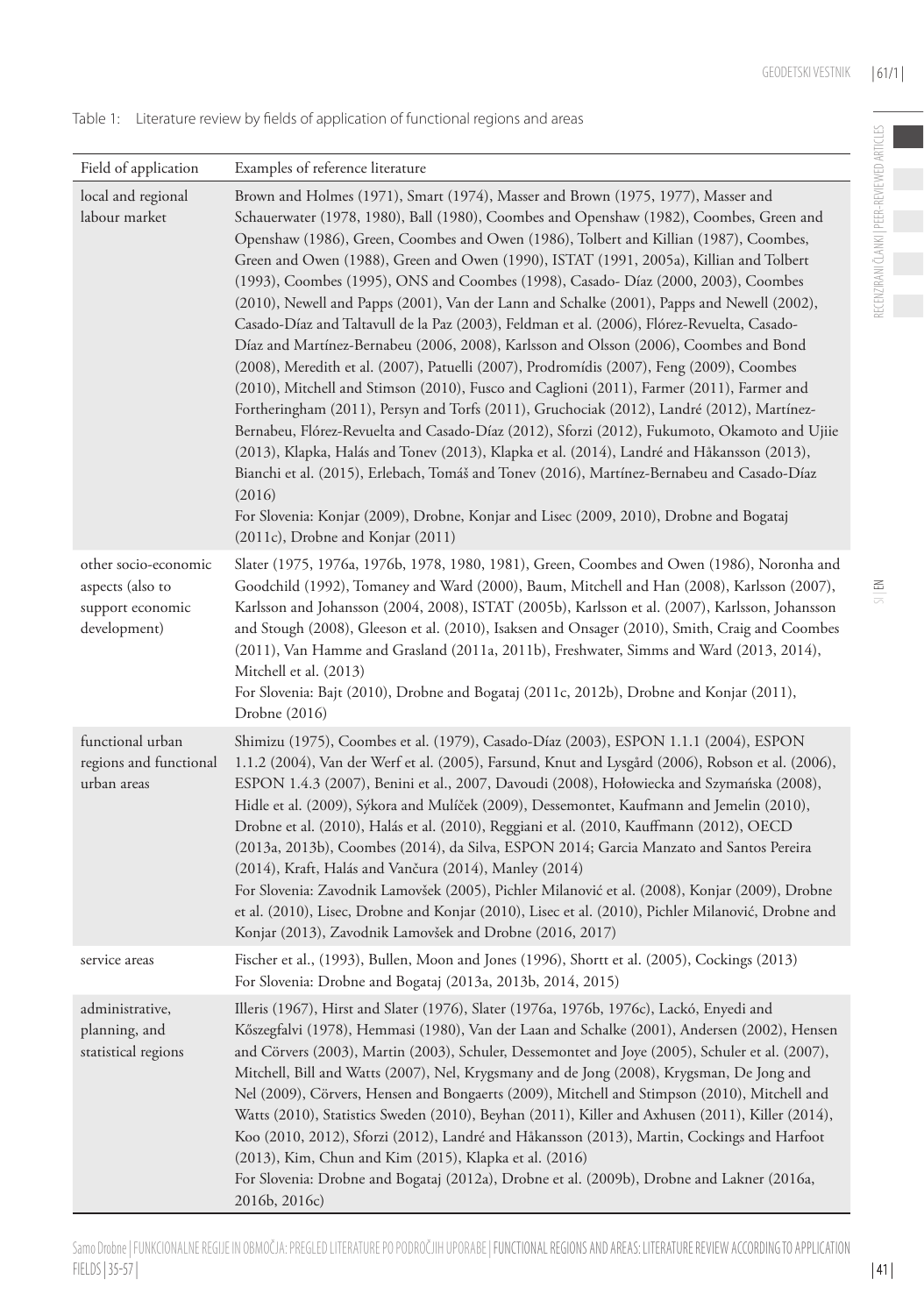RECENZIRANI ČLANKI | PEER-REVIEWED ARTICLES

RECENZIRANI ČLANKI I PEER-REVIEWED ARTICLES

| Field of application                                                        | Examples of reference literature                                                                                                                                                                                        |
|-----------------------------------------------------------------------------|-------------------------------------------------------------------------------------------------------------------------------------------------------------------------------------------------------------------------|
| statistical functional<br>areas at micro level                              | Coombes et al. (1982), Openshaw and Rao (1995), Openshaw and Alvanides (1996), Cockings<br>and Martin (2005), Ralphs and Ang (2009), Cockings et al. (2011)                                                             |
| local and regional<br>housing market (also<br>to support housing<br>policy) | Jones (2002), Goetgeluk (2006), Goetgeluk and de Jong (2007), Brown and Hincks (2008),<br>Hincks and Wong (2010), Jones, Coombes and Wong (2010, 2012), Jones et al. (2012), Hincks<br>$(2012)$ , Jaegal $(2012, 2013)$ |
| regional commodities<br>market                                              | Brown and Pitfield (1990), Poon (1997), Kohl and Brouwer (2014)                                                                                                                                                         |

### **3 CONCLUSIONS**

A literature review by application fields of functional regions and functional areas is provided in this paper. In the literature, functional regions are most often treated as areas of local and regional labour markets and as an analytical tool for creating administrative, planning, and statistical regions. Recently, FRs have been used to support housing policy and monitor economic development. Functional urban regions are a special type of functional regions that are delimited around urban centres. They have been implemented, in particular, as a mechanism for a homogeneous delimitation of a country's territory.

Functional urban areas are a broader term than functional urban regions. Functional urban regions are treated mostly in older literature, while recently the concept of functional urban areas has gained ground. In the United States and EU, urban centres with their catchment areas were recognised as the key generators of economic and social development and as important spatial structures for providing the necessary critical mass of population for development and monitoring of urban and rural relationships in space. Functional urban areas have been also recognised as a tool for monitoring the spatial situation and as an instrument for (urban) policy implementation in space.

#### **Literature and references**

- Abler, R., Adams, J. S., Gould, P. (1972). Spatial Organization: the Geographer's View of the World. London, Prentice-Hall: 587 pp.
- Alvanides, S., Openshaw, S., Duke-Williams, O. (2000). Designing zoning systems for flow data. In: Atkinson, P. (Ed.), Martin, D. (Ed.): GIS and GeoComputation: Innovations in GIS 7. New York: Taylor and Francis Publishing, Inc.: 115–134.
- Andersen, A. K. (2002). Are commuting areas relevant for the delimitation of administrative regions in Denmark? Regional Studies 36, 8: 833–844. DOI: https://doi.org/10.1080/0034340022000012289
- Antikainen, J. (2005). The Concept of Functional Urban Area. Revnets of the ESPON 1.1.1. Informationen zur Raumentwicklung 7: 447–452. http://www. bbsr.bund.de/BBSR/EN/Publications/IzR/2005/DL\_Heft07\_Antikainen. pdf?\_\_blob=publicationFile&v=3, accessed 18. 11. 2015.
- Bajt, L. (2010). Primer informacijskega sistema za modeliranje funkcionalnih regij v Sloveniji (= Example of Information System for Modelling of Functional Regions in Slovenia; in Slovene only). Master thesis. Ljubljana, University of Ljubljana, Faculty of Economics: 79 pp.
- Ball, R. M. (1980). The use and definition of Travel-to-Work areas in Great Britain: Some problems. Regional Studies 14, 2: 125–139. DOI: https://doi.

#### org/10.1080/09595238000185121

- Baum, S., Mitchell, W., Han, J. H. (2008). Socio-economic performance across Australia's non-metropolitan functional economic regions. Australasian Journal of Regional Studies 14, 3: 215–249.
- Benini, R. (Ed.), Naldi, P. (Ed.), Region, E. R. (Ed.) (2007). Regional polycentric urban systems: final report. Strategy for a regional polycentric urban system in central eastern Europe integrating zone RePUS – INTERREG III B. http://www. espon-usespon.eu/dane/web\_usespon\_library\_files/661/zl\_dsresource.pdf, accessed 16. 11. 2015.
- Berry, B. J. L., Garrison, W. L. (1958). The functional bases of the central place hierarchy. Economic Geography 34, 2: 145–154. DOI: https://doi.org/10.2307/142299
- Beyhan, B. (2011). The delimitation of functional regions serving as planning regions in Turkey. In: ERSA (Ed.). 51st European Congress of the Regional Science Association International: New Challenges for European Regions and Urban Areas in a Globalised World, Barcelona, Spain, August 30–September 3, 2011. ERSA: 22 pp.
- Bianchi, G., Bruni, R., Reale, A., Sforzi, F. (2015) A min-cut approach to functional regionalization, with a case study of the Italian local labour market areas.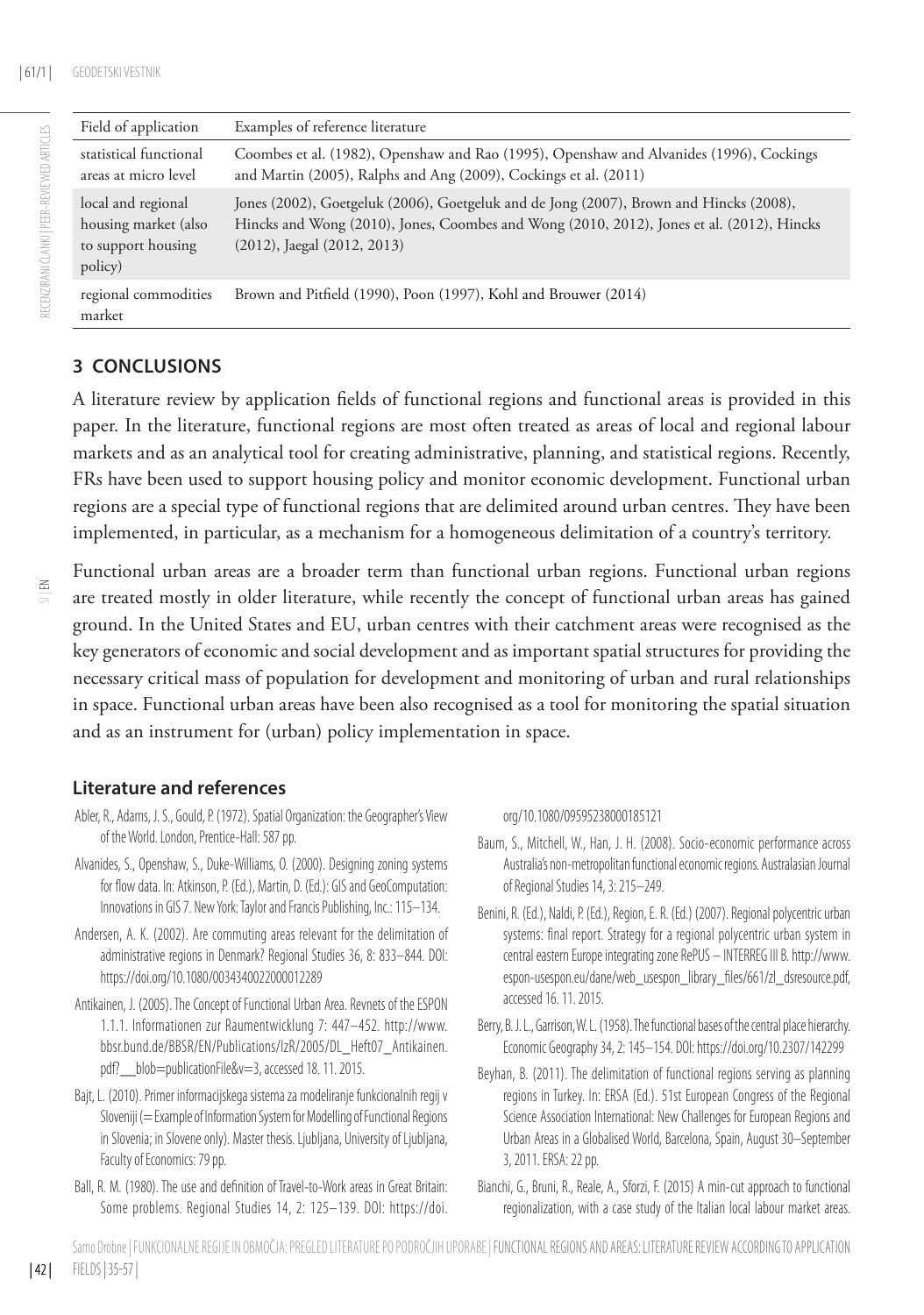Optimization Letters 10, 5: 955–973. DOI: https://doi.org/ 10.1007/s11590- 015-0980-6

Brown, L. A., Holmes, J. (1971). The delimitation of functional regions, nodal regions, and hierarchies by functional distance approaches. Journal of Regional Science 11, 1: 57–72. DOI: https://doi.org/10.1111/j.1467-9787.1971.tb00240.x

- Brown, P. J. B., Hincks, S. (2008). A framework for housing market area delineation: Principles and application. Urban Studies 45, 11: 2225–2247. DOI: https://doi. org/10.1177/0042098008095866
- Brown, P. J. B., Pitfield, D. E. (1990). The Intramax derivation of commodity market structures from freight flow data. Transportation Planning and Technology 15, 1: 59–81. DOI: https://doi.org/10.1080/03081069008717440
- Bullen, N., Moon, G., Jones, K. 1996. Defining localities for health planning: A GIS approach. Social Science & Medicine 42, 6: 801–816. DOI: https://doi. org/10.1016/0277-9536(95)00180-8
- Casado-Díaz, J. M. (2000). Local labour market areas in Spain: A case study. Regional Studies 34, 9: 843–856. DOI: https://doi.org/10.1080/00343400020002976
- Casado-Díaz, J. M. (2003). The use of commuting data to define local labour market areas and urban areas in Spain. Alicante, University of Alicante, Spain: 28 pp. http://rua.ua.es/dspace/bitstream/10045/2671/1/Casado-D%C3%ADaz%20 %28Umea%202003%29.pdf, accessed 15. 12. 2015.
- Casado-Díaz, J. M., Taltavull de la Paz, P. (2003). An exploration of the contribution of local labour market areas to the analysis of regional clusters. Alicante, University of Alicante, Spain: 34 pp. http://rua.ua.es/dspace/bitstream/10045/2670/1/ Casado%20and%20Taltavull%20%282003%29.pdf, accessed 15. 12. 2015.
- Casado-Díaz, J. M., Coombes, M. G. (2011). The delineation of 21st century local labour market areas: a critical review and a research agenda. Boletín de la Asociación de Geógrafos Españoles 57: 7–32.
- Christaller, W. (1933). Die zentralen Orte in Süddeutschland. Jena, Gustav Fischer.
- Claval, P. (1998). Introduction to regional geography. Oxford, Blackwell: 316 pp.
- Cockings, S. (2013). Zone design for environment and health studies using preaggregated data. Social Science & Medicine 60, 12: 2729–2742. DOI: https:// doi.org/10.1016/j.socscimed.2004.11.005
- Cockings, S., Martin, D. (2005). Automated Zone Design for the Spatial Representation of Population. PhD thesis. Southampton, University of Southampton, Faculty of Social and Human Sciences: 260 pp.
- Cockings, S., Harfoot, A., Martin, D., Hornby, D. (2011). Maintaining existing zoning systems using automated zone-design techniques: Methods for creating the 2011 Census output geographies for England and Wales. Environment and Planning A 43, 10: 2399–2418. DOI: https://doi.org/10.1068/a43601
- Coombes, M. (1995). The impact of international boundaries on labour market area definitions. Area 27, 1: 46–52.
- Coombes, M. (2000). Defining locality boundaries with synthetic data. Environment and Planning A 32, 8: 1499–1518. DOI: https://doi.org/10.1068/a29165
- Coombes, M. (2010). Defining labour market areas by analysing commuting data: innovative methods in the 2007 review of Travel-to-Work Areas. In: Stillwell, J. (Ed.), Duke-Williams, O. (Ed.), Dennett, A. (Ed.): Technologies for migration and commuting analysis: Spatial interaction data applications. Hershey, PA: IGI

Global: 227–241. DOI: https://doi.org/10.4018/978-1-61520-755-8.ch012

- Coombes, M. (2014). From city-region concept to boundaries for governance: The English case. Urban Studies 51, 11: 2426–2443. DOI: https://doi. org/10.1177/0042098013493482
- Coombes, M. G., Bond, S. (2008). Travel-to-Work Areas: the 2007 review. London, Office for National Statistics: 58 pp. http://www.istat.it/it/files/2014/12/ final\_TTWA\_report.doc, accessed 17, 11, 2015.
- Coombes, M. G., Openshaw, S. (1982). The use and definition of travel-to-work areas in Great Britain: Some comments. Regional Studies 16, 2: 141–149. DOI: https:// doi.org/10.1080/09595238000185121
- Coombes, M. G., Green, A. E., Openshaw, S. (1986). An efficient algorithm to generate official statistical reporting areas: The case of the 1984 travel-to-work-areas revision in Britain. Journal of the Operational Research Society 37, 10: 943–953. DOI: https://doi.org/10.2307/2582282
- Coombes, M. G., Green, A. E., Owen, D. W. (1988). Substantive issues in the definition of localities: evidence from sub-group local-labour market areas in the West-Midlands. Regional Studies 22, 4: 303–318. DOI: https://doi.org/10.1080/00 343408812331344990
- Coombes, M. G., Dixon, J. S., Goddard, J. B., Openshaw, S., Taylor, P. J. (1979). Daily urban systems in Britain: from theory to practice. Environment and Planning A 11, 5: 565–574. DOI: https://doi.org/10.1068/a110565
- Coombes, M. G., Dixon, J. S., Goddard, J. B., Openshaw, S., Taylor, P. J. (1982). Functional regions for the population census of Great Britain. In: Herbert, D. T. (Ed.), Johnston, R. J. (Ed.). Geography and the Urban Environment. Progress in Research and Applications 5. Chichester: John Wiley and Sons Ltd.: 63–112.
- Coombes, M., Casado-Díaz, J. M., Martínez-Bernabeu, L., Carausu, F. 2012. Study on comparable labour market areas – Final research report. Rome, Istat – Istituto nazionale di statistica: 146 pp. http://www.istat.it/it/files/2014/12/Final-Report\_LMA-v1-0-17102012.pdf, accessed 15. 12. 2015.
- Cörvers, F., Hensen, M., Bongaerts, D. (2009). Delimitation and coherence of functional and administrative regions. Regional Studies 43, 1: 19–31. DOI: https://doi. org/10.1080/00343400701654103
- Da Silva, A. N. R., Garcia Manzato, G., Santos Pereira, H. T. (2014). Defining functional urban regions in Bahia, Brazil, using roadway coverage and population density variables. Journal of Transport Geography 36, 79–88. DOI: https://doi. org/10.1016/j.jtrangeo.2014.03.001
- Davoudi, S. (2008). Conceptions of the city region: A critical review. Journal of Urban Design and Planning 161, 2: 51–60. DOI: https://doi.org/10.1680/ udap.2008.161.2.51
- Dessemontet, P., Kaufmann, V., Jemelin, C. (2010). Switzerland as a single metropolitan area? A study of its commuting network. Urban Studies 47, 13: 2785–2802. DOI: https://doi.org/10.1177/0042098010377371
- Drobne, S. (2016). Model vrednotenja števila in območij funkcionalnih regij (=A Model Evaluating the Number and Areas of Functional Regions; in Slovene only). Doctoral thesis. Ljubljana, University of Ljubljana, Faculty of Civil and Geodetic Engineering, 174 pp. http://drugg.fgg.uni-lj.si/5557/1/BGO039\_Drobne.pdf, accessed 6. 1. 2017.
- Drobne, S., Bogataj, M. 2011c. Economic criteria in decision-making on number of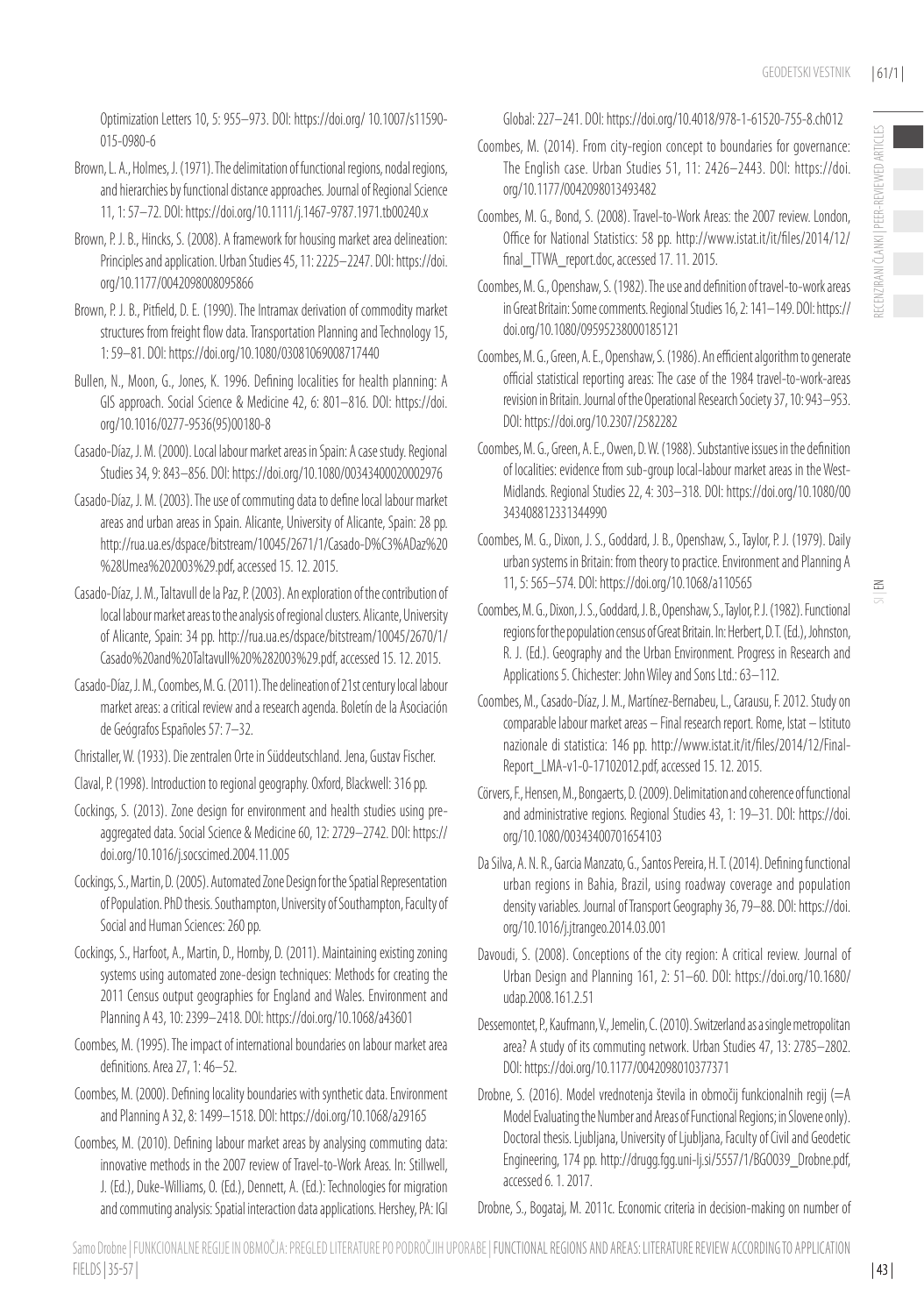functional regions: The case of Slovenia. In: Zadnik Stirn, L. (Ed.), Žerovnik, J. (Ed.), Povh, J. (Ed.), Drobne, S. (Ed.), Lisec, A. (Ed.). SOR '11 proceedings – The 11th International Symposium on Operational Research in Slovenia, Dolenjske Toplice, Slovenia, September 28–30, 2011. Ljubljana, Slovenian Society Informatika: 131–136.

- Drobne, S., Bogataj, M. 2012a. Metoda opredelitve števila funkcionalnih regij: aplikacija na ravneh NUTS 2 in NUTS 3 v Sloveniji  $=$  A method to define the number of functional regions: an application to NUTS 2 and NUTS 3 levels in Slovenia. Geodetski vestnik 56, 1: 105–150. DOI: https://doi.org/10.15292/ geodetski-vestnik.2012.01.105-127
- Drobne, S., Bogataj, M. 2012b. Evaluating functional regions. In: Babić, Z., et al. (Ed.). 14th International conference on operational research (KOI 2012) in Trogir, Croatia, September 26–28, 2012. Croatian operational research review 3: 14–26. hrcak.srce.hr/file/142254, accessed 17. 11. 2015.
- Drobne, S., Bogataj, M. 2013a. Impact of Population Aging on Migration to Regional Centres of Slovenia. In: Zadnik Stirn, L., Žerovnik, J., Povh, J., Drobne, S., Lisec, A. (Ed.). SOR '13 proceedings – The 12th International Symposium on Operations Research in Slovenia, Dolenjske Toplice, Slovenia, September 25–27, 2013. Ljubljana: Slovenian Society Informatika, Section for Operational Research: 325–330.
- Drobne, S., Bogataj, M. 2013b. Evaluating Functional Regions for Servicing the Elderly. In: Zadnik Stirn, L. (Ed.), Žerovnik, J. (Ed.), Povh, J. (Ed.), Drobne, S. (Ed.), Lisec, A. (Ed.). SOR '13 proceedings –The 12th International Symposium on Operations Research in Slovenia, Dolenjske Toplice, Slovenia, September 25–27, 2013. Ljubljana: Slovenian Society Informatika, Section for Operational Research: 331–336.
- Drobne, S., Bogataj, M. 2014. Regions for servicing old people: Case study of Slovenia. Business systems research journal 5, 3: 19–36. DOI: https://doi.org/10.2478/ bsrj-2014-0017
- Drobne, S., Bogataj, M. 2015. Optimal allocation of public service centres in the central places of functional regions. IFAC-PapersOnLine 48, 3: 2362–2367. DOI: https:// doi.org/10.1016/j.ifacol.2015.06.441
- Drobne, S., Konjar, M. (2011). Modeliranje funkcionalnih regij Slovenije s tokovi delavcev vozačev. In: Zavodnik Lamovšek, A. (Ed.). Funkcionalne regije – izziv prihodnjega razvoja Slovenije. Ljubljana, Kamnik: Fakulteta za gradbeništvo in geodezijo, Inštitut za politike prostora, OIKOS – svetovanje za razvoj: 37–52.
- Drobne, S., Konjar, M., Lisec, A. (2009). Delimitation of Functional Regions Using Labour Market Approach. In: Zadnik Stirn, L. (Ed.), Žerovnik, J. (Ed.), Drobne, S. (Ed.) and Lisec, A. (Ed.). SOR '09 proceedings – The 10th International Symposium on Operational Research in Slovenia, Nova Gorica, Slovenia, September 23–25, 2009. Ljubljana, Slovenian Society Informatika, Section for Operational Research: 417–425.
- Drobne, S., Konjar, M., Lisec, A. (2010). Razmejitev funkcionalnih regij Slovenije na podlagi analize trga dela = Delimitation of functional regions of Slovenia based on labour market analysis. Geodetski vestnik 54, 3: 481–500. DOI: https://doi. org/10.15292/geodetski-vestnik.2010.03.481-500
- Drobne, S., Konjar, M., Lisec, A. (2011). Pregled funkcionalnih regij po izbranih državah. Geodetski vestnik 55, 3: 495–517. DOI: https://doi.org/10.15292/ geodetski-vestnik.2011.03.495-517
- Drobne, S., Lakner, M. (2016a). Intramax and other objective functions. Moravian Geographical Reports 24, 2: 12–25. DOI: https://doi.org/10.1515/mgr-2016-0007
- Drobne, S., Lakner, M. (2016b). Use of constraints in the hierarchical aggregation procedure Intramax. Business Systems Research Journal 7, 2: 5–22. DOI: https:// doi.org/10.1515/bsrj-2016-0009
- Drobne, S., Lakner, M. (2016c). Intramax and other objective functions: The case of Slovenia. Moravian Geographical Reports 24, 2: 12–25. DOI: https://doi. org/10.1515/mgr-2016-0007
- Drobne, S., Lavrič, M. M. (2012). Spremembe funkcionalnih regij Slovenije med letoma 2000 in 2009. In: Ciglič, R. (Ed.), Perko, D. (Ed.), Zorn, M. (Ed.). Geografski informacijski sistemi v Sloveniji 2011–2012. Ljubljana: Založba ZRC: 161–173.
- Drobne, S., Lisec, A., Konjar, M., Zavodnik Lamovšek, A., Pogačnik, A. (2009b). Functional vs. Administrative regions: Case of Slovenia. In: Vujošević, M. (Ed.), Perić, J. (Ed.). International Scientific Conference Regional Development, Spatial Planning and Strategic Governance: Thematic Conference Proceedings. Vol. 1., Belgrade, Serbia, December 7–8, 2009. Belgrade, Institute of Architecture and Urban & Spatial Planning of Serbia: 395–416.
- Drobne, S., Konjar, M., Lisec, A., Pichler Milanović, N., Zavodnik Lamovšek, A. (2010). Functional Regions Defined by Urban centres of (Inter)National Importance: case of Slovenia. In: Schrenk, M. (Ed.), Popovich, V. V. (Ed.), Zeile, P. (Ed.). Real Corp 2010: proceedings of 15th International Conference on Urban Planning, Regional Development and Information Society, May 18–20, 2010. Wien, Real Corp: 295–305. http://conference.corp.at/archive/CORP2010\_153.pdf, accessed 18. 11. 2015.
- Drobne, S., Senekovič, A., Lisec, A. (2014). Funkcionalne regije notranjih selitev Slovenije. In: Ciglič, R. (Ed.), Perko, D. (Ed.), Zorn, M. (Ed.). Digitalni prostor (GIS v Sloveniji 12). Ljubljana: Založba ZRC: 121–134.
- Erlebach, M., Tomáš, M., Tonev, P. (2016). A functional interaction approach to the definition of meso regions: The case of the Czech Republic. Moravian Geographical Reports 24, 2: 37–46. DOI: https://doi.org/10.1515/mgr-2016-0009
- ESPON 1.1.1 (2004). Potentials for polycentric development in Europe. Final project report. Revised version 2005. Luxembourg, ESPON Coordination Unit: 1000 pp. http://www.espon.eu/export/sites/default/Documents/Projects/ ESPON2006Projects/ThematicProjects/Polycentricity/fr-1.1.1\_revised-full. pdf, accessed 15. 11. 2015.
- ESPON 1.1.2 (2004). Urban-rural relations in Europe. Final report. Luxembourg, ESPON Coordination Unit: 279 pp. http://www.espon.eu/export/sites/default/ Documents/Projects/ESPON2006Projects/ThematicProjects/UrbanRural/ fr-1.1.2\_revised-full\_31-03-05.pdf, accessed 14. 11. 2015.
- ESPON 1.4.3 (2007). Study on Urban Functions. ESPON. http://www. espon.eu/main/Menu\_Projects/Menu\_ESPON2006Projects/Menu\_ StudiesScientificSupportProjects/urbanfunctions.html, accessed 6.1.2017.
- ESPON (2014). Functional Urban Areas (FUA) and European harmonization. A feasibility study from the comparison of two approaches: commuting flows and accessibility isochrones. ESPON. https://www.espon.eu/export/sites/default/ Documents/Projects/ScientificPlatform/ESPONDatabaseII/M4D-DFR\_TR-FUAconstruction\_20140630.pdf, accessed 6.1.2017.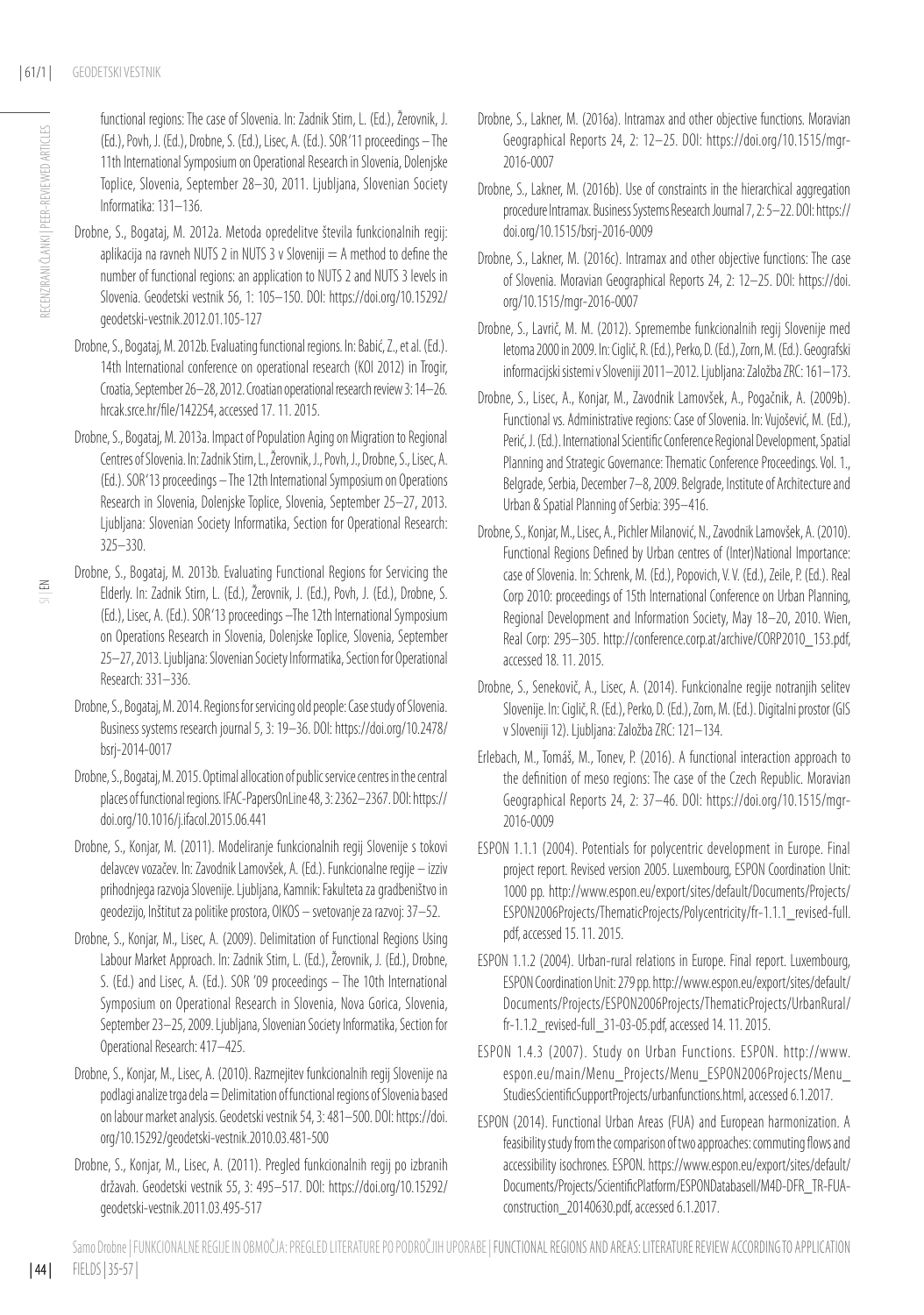RECENZIRANI ČLANKI | PEER-REVIEWED ARTICLES

IECENZIRANI ČLANKI | PEER-REVIEWED ARTICLES

- Eurostat (2015). European cities the EU-OECD functional urban area definition, Eurostat. http://ec.europa.eu/eurostat/statistics-explained/index.php/ European\_cities\_%E2%80%93\_the\_EU-OECD\_functional\_urban\_area\_ definition, accessed 6.1.2017.
- Farmer, C. J. Q., Fotheringham, A. S. (2011). Network-based functional regions. Environment and Planning A 43, 11: 2723–2741. DOI: https://doi.org/10.1068/ a44136
- Farsund, A. A., Knut, H., Lysgård, H. K. (2006). Norwegian City Regions and Functional Integration: The Cases of Everyday Regional Interaction and Business Policy. European Urban & Regional Studies, Conference, September 21–24, 2006. Roskilde, Denmark. http://www.geography.dEd.ac.uk/conferences/ Urban\_Conference/Programme/pdf\_files/Arild%20Aurvag%20Farsund,%20 Knut%20Hidle,%20Hans%20Kjetil%20Lysgard.pdf, accessed: 25. 3. 2011.
- Feldman, O., Simmonds, D., Troll, N., Tsang, F. (2006). Creation of a system of functional areas for England and Wales and for Scotland. In: European Transport Conference, 2005 Proceedings, Strasbourg, France, October 3–5, 2005, Association for European Transport. http://abstracts.aetransport.org/paper/index/id/2284/ confid/11, accessed 14. 11. 2015.
- Feng, Z. (2009). Fuzziness of Travel to Work Areas. Regional Studies 43, 5: 707–720. DOI: https://doi.org/10.1080/00343400801922806
- Fischer, M. M., Essletzbichler, J., Gassler, H., Trichtl, G. (1993). Telephone communication patterns in Austria – A comparison of the IPFP-based graphtheoretic and the Intramax approaches. Geographical Analysis 25, 3: 224–233. DOI: https://doi.org/10.1111/j.1538-4632.1993.tb00293.x
- Flórez-Revuelta, F., Casado-Díaz, J. M., Martínez-Bernabeu, L. (2006). An Evolutive Approach for the Delineation of Local Labour Markets. In: Runarsson, T. P. (Ed.), Beyer, H. G. (Ed.), Burke, E. (Ed.), Merelo-Guervós, J. J. (Ed.), Whitley, L. D. (Ed.), Yao, X. (Ed.). Parallel Problem Solving from Nature – PPSN IX, Lecture Notes in Computer Science 4193. Berlin, Heidelberg: Springer-Verlag: 342–351. http:// link.springer.com/chapter/10.1007%2F11844297\_35, accessed 15. 12. 2015.
- Flórez-Revuelta, F., Casado-Díaz, J. M., Martínez-Bernabeu, L. (2008). An evolutionary approach to the delineation of functional areas based on travel-to-work flows. International Journal of Automation and Computing 5, 1: 10–21. DOI: https:// doi.org/10.1007/s11633-008-0010-6
- Freshwater, D., Simms, A., Ward, J. (2013). Functional regions as a structure for enhancing economic development in Atlantic Canada: Background report – Project report. St. John's, Newfoundland, Memorial University of Newfoundland: 69 pp. http://research.library.mun.ca/9686/1/Functional\_ Regions\_Background\_Report.pdf, accessed 16. 12. 2015.
- Freshwater, D., Simms, A., Ward, J. (2014). Local labour markets as a new way of organizing policies for stronger regional economic development in Atlantic Canada: Project report. St. John's, Newfoundland, Memorial University of Newfoundland: 46 pp. http://research.library.mun.ca/9687/1/Functional\_ Regions\_January2014\_EN\_%281%29.pdf, accessed 16. 12. 2015.
- Fukumoto, J., Okamoto, Y., Ujiie, A. (2013). A Modularity Approach to the Delineation of Functional Regions from Spatial Interaction Data. In: Proceedings of The 13th World Conference on Transportation Research in Rio de Janeiro, Brazil, July 15–18, 2013. COPPE – Federal University of Rio de Janeiro, Brazil: 13 pp. http://www.wctrs-society.com/wp/wp-content/uploads/abstracts/rio/

selected/3377.pdf, accessed 16. 12. 2015.

- Fusco, G., Caglioni, M. (2011). Hierarchical Clustering through Spatial Interaction Data. The Case of Commuting Flows in South-Eastern France. In: Murgante, B. (Ed.), Gervasi, O. (Ed.), Iglesias, A. (Ed.), Taniar, D. (Ed.), Apduhan, B. O. (Ed.). Computational Science and Its Applications – ICCSA, Lecture Notes in Computer Science 6782. Berlin, Heidelberg: Springer-Verlag: 135–151.
- Gleeson, J., Curran, D., Bartley, B., Breathnach, P., McCafferty, D., Rickard, A. (2010). Delineating functional territories across the island of Ireland: An initial scoping. Final report. Newtownabbey: International centre for local and regional development (ICRLD), School of the Built Environment, Ulster University: 48 pp. http://iclrd.org/web2/wp-content/uploads/2010/12/ DelineatingFunctionalTerritories\_Phase1\_FinalReport.pdf, accessed 15. 8. 2015.
- Goetgeluk, R. (2006). Dynamic clusters in migration patterns: intramax-analyses of inter-municipal migration flows between 1990 and 2004. ENHR 2006 International conference on Housing in an Expanding Europe: Theory, Policy, Participation and Implementation, Slovenia, Ljubljana, July 2–5, 2006: 22 pp. http://www.enhr.net/documents/2006%20Slovenia/W03\_Goetgeluk.pdf, accessed 18. 11. 2015.
- Goetgeluk, R., De Jong, T. (2007). What about the spatial dimension of subsidiarity in housing policy? ENHR 2007 International conference on Sustainable Urban Areas, The Netherlands, Rotterdam, June 25–28 2007: 17 pp. https://www.yumpu. com/en/document/view/26672955/what-about-the-spatial-dimension-ofsubsidiarity-in-housing-policy, accessed 18. 11. 2015.
	- $\leq$
- Goodman, J. F. B. (1970). The definition and analysis of local labour markets: Some empirical problems. British Journal of Industrial Relations 8, 2: 179–196. DOI: https://doi.org/10.1111/j.1467-8543.1970.tb00968.x
- Green, A. E., Coombes, M. G., Owen, D. W. (1986). Gender-specific local labour market areas in England and Wales. Geoforum 17, 3–4: 339–351. DOI: https://doi. org/10.1016/0016-7185(86)90002-3
- Green, A. E., Owen, D. W. (1990). The development of a classification of travel-to-work areas. Progress in Planning 34, 1: 1–92. DOI: https://doi.org/10.1016/0305- 9006(90)90006-4
- Gregory, D. (Ed.), Johnston, R. J. (Ed.), Pratt, G. (Ed.), Watts, M. (Ed.), Whatmore, S. (Ed.) (2009). The Dictionary of Human Geography, 5th edition. Oxford, Wiley-Blackwell: 1072 pp.
- Gruchociak, H. (2012). Delimitacja lokalnych rynków pracy v Polsce. Przegląd statystyczny. Numer specjalny 2: 277–297.
- Haggett, P. (1971). Locational analysis in human geography. Reprint edition (original 1965). London, Edward Arnold: 339 pp.
- Halás, M., Kladivo, P., Šimáček, P., Mintálová, T. (2010). Delimitation of micro-regions in the Czech Republic by nodal relations. Moravian Geographical Reports 18, 2: 16–23.
- Harvey, D. (2011). The Enigma of Capital and the Crises of Capitalism. New York, London, Oxford University Press: 320 pp.
- Hemmasi, M. (1980). The identification of functional regions based on lifetime migration data: A case study of Iran. Economic Geography 56, 3: 223–233. DOI: https://doi.org/10.2307/142714

Hensen, M., Corvers, F. (2003). The regionalization of labour markets by modelling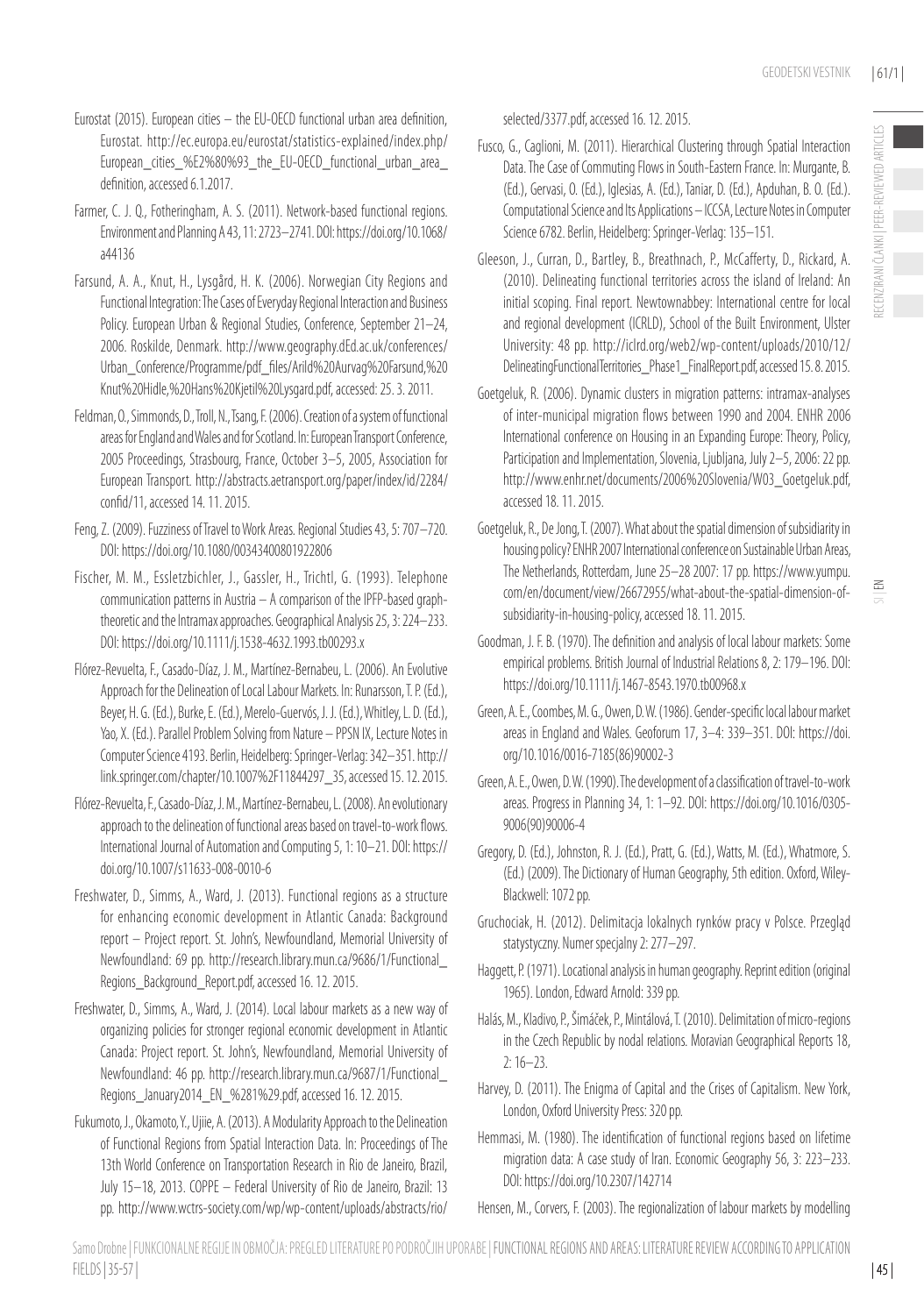commuting behaviour. ERSA Conference Papers European Regional Science Association, ersa03p199. https://ideas.repec.org/p/wiw/wiwrsa/ersa03p199. html, accessed 14. 11. 2014.

- Hidle, K., Aurvåg Farsund, A., Kjetil Lysgård, H. (2009). Urban-rural flows and the meaning of borders functional and symbolic integration in Norwegian cityregions. European Urban and Regional Studies October 16, 4: 409–421. DOI: https://doi.org/10.1177/0969776409340863
- Hincks, S. (2012). Daily interaction of housing and labour markets in north West England. Regional Studies 46, 1: 83–104. DOI: https://doi.org/10.1080/003 43404 2010 486782
- Hincks, S., Wong, C. (2010). The spatial interaction of housing and labour markets: Commuting flow analysis of North West England. Urban Studies 47, 3: 620–649. DOI: https://doi.org/10.1177/0042098009349777
- Hirst, M. A., Slater, P. S. (1976). Spatial interaction aid regional structures in Eastern Africa. East African Geographical Review 13: 9–22. DOI: https://doi. org/10.1007/978-1-4613-4067-6\_1
- Hołowiecka, B., Szymańska, D. (2008). The changes in the functional urban region in the new socio-economic conditions in Poland: The case of Toruń. Bulletin of Geography. Socio-economic Series 9: 63–78. DOI: https://doi.org/10.2478/ v10089-008-0006-6

- Illeris, S. (1967). Functional Regions in Denmark about 1960 Theoretical Models and Empirical Observations. Geografisk Tidsskrift 66: 246–251.
- Isaksen, A., Onsager, K. (2010). Regions, networks and innovative performance: The case of knowledge-intensive industries in Norway. European Urban and Regional Studies 17, 3: 227–243. DOI: https://doi.org/10.1177/0969776409356217
- ISTAT 1997. I sistemi locali del lavoro 1991. Rome: ISTAT.
- ISTAT 2005a. I sistemi locali del lavoro. Censimento 2001. Dati definitivi. Rome: ISTAT.
- ISTAT 2005b. I distretti industriali. Roma: ISTAT.
- Jaegal, Y. (2012). Delineating housing market areas in the Seoul metropolitan area using a geo-computational approach. Master's thesis. Seoul, Seoul National University, Department of Geography Education.
- Jaegal, Y. (2013). Delineating housing market areas in the Seoul metropolitan area using a geo-computational approach. Journal of the Association of Korean Geographers 2, 1: 7–20.
- Johansson, B. (1998). Infrastructure, Market Potential and Endogenous Growth. Jönköping (Mimeo). Jönköping International Business School.
- Jones, C. (2002). The definition of housing market areas and strategic planning. Urban Studies 39, 3: 549–564. DOI: https://doi.org/10.1080/00420980220112829
- Jones, C., Coombes, M., Wong, C. (2010). Geography of housing market areas. Final report. London. Communities and Local Government. https://www.gov.uk/ government/uploads/system/uploads/attachment\_data/file/6346/1775475. pdf, accessed 6. 1. 2016.
- Jones, C., Coombes, C., Wong, C. (2012). A system of tiered housing market areas and spatial planning. Environment and Planning B 39, 3: 518–532. DOI: https:// doi.org/10.1068/b37172
- Jones, C., Coombes, M., Dunse, N., Watkins, D., Wymer, C. (2012). Tiered housing markets and their relationship to labour market areas. Urban Studies 49, 12:

2633–2650. DOI: https://doi.org/10.1177/0042098011435847

- Karlsson, C. (2007). Clusters, Functional Regions and Cluster Policies. Stockholm: CESIS Electronic Working Paper Series, KTH: 25 pp. https://ideas.repec.org/p/ hhs/cesisp/0084.html, accessed 16. 11. 2015.
- Karlsson, C., Johansson, B. (2004). Towards a Dynamic Theory for the Spatial Knowledge Economy. CESIS Working Paper Series in Economics and Institutions of Innovation Paper No. 20. Stockholm, The Royal Institute of Technology, Centre of Excellence for Studies in Science and Innovation: 31 pp. http://www.divaportal.org/smash/get/diva2:487602/FULLTEXT01.pdf, accessed 17. 12. 2015.
- Karlsson, C., Johansson, B. (2008). Knowledge, Creativity and Regional Development. CESIS Working Paper Series in Economics and Institutions of Innovation Paper No. 148. Stockholm, The Royal Institute of Technology, Centre of Excellence for Studies in Science and Innovation: 32 pp. http://www.diva-portal.org/smash/ get/diva2:487489/FULLTEXT01.pdf, accessed 17. 12. 2015.
- Karlsson, C., Johansson, B., Stough, R. R. (2008). Entrepreneurship and innovation in functional regions. CESIS Working Paper Series in Economics and Institutions of Innovation Paper No. 144. Stockholm: Royal Institute of Technology, CESIS: 15 pp. http://www.diva-portal.org/smash/get/diva2:487499/FULLTEXT01. pdf, accessed 17. 12. 2015.
- Karlsson, C., Olsson, M. (2006). The identification of functional regions: theory, methods, and applications. The Annals of Regional Science 40, 1: 1–18. DOI: https://doi.org/10.1007/s00168-005-0019-5
- Karlsson, C., Andersson, Å. E., Cheshire, P., Stough, R. R. (2007). Innovation, dynamic regions and regional dynamics. CESIS Working Paper Series in Economics and Institutions of Innovation Paper No. 89. Stockholm: Royal Institute of Technology, CESIS: 49 pp.
- Kauffmann, A. (2012). Delineation of City Regions Based on Commuting Interrelations: The Example of Large Cities in Germany. In: Halle Institute For Economic Research – Iwh (Ed.). IWH Discussion Papers No. 4. Halle (Saale), Institut für Wirtschaftsforschung Halle – IWH: 35 pp. https://www.deutsche-digitalebibliothek.de/item/V2DMLWENPOEL4GEJ7SPDQSMAI62AQNI5, accessed 17. 12. 2015.
- Killer, V. (2014). Understanding spatial interaction in models of commuting behavior. PhD Thesis. Zürich, University of Zürich, ETH-Zürich: 166 pp.
- Killer, V., Axhusen, K. W. (2011). Understanding overlapping functional commuting regions with confidence ellipses and social network methods. Working Papers Traffic and Spatial Planning 714, IVT, Zürich: ETH-Zurich, 55 pp. http://ecollection.library.ethz.ch/eserv/eth:8838/eth-8838-01.pdf, accessed 16. 11. 2015.
- Killian, M. S., Tolbert, C. M. (1993). Mapping social and economic space: the delineation of local labour markets in the United States. In: Singelmann, J. (Ed.), Desaran, F. A. (Ed.). Inequalities in Labour Market Areas. Boulder: Westview Press Inc.: 69–79.
- Kim, H., Chun, Y., Kim, K. (2015). Delimitation of functional regions using a p-regions problem approach. International Regional Science Review 38, 3: 235–263. DOI: https://doi.org/10.1177/0160017613484929
- Klapka, P., Halás, M. (2016): Conceptualising patterns of spatial flows: Five decades of advances in the definition and use of functional regions. Moravian Geographical Reports 24, 2: 2–11. DOI: https://doi.org/10.1515/mgr-2016-0006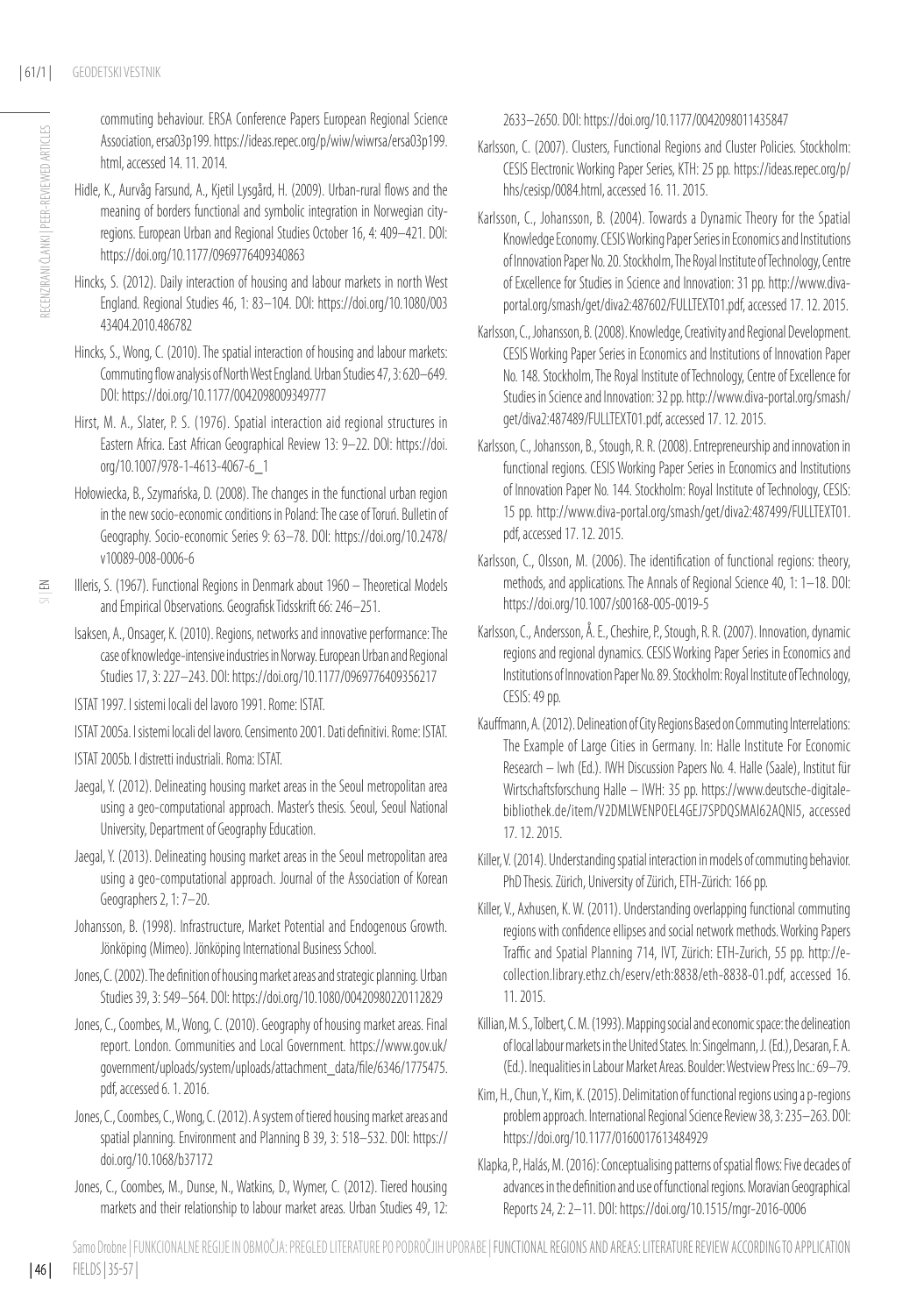- Klapka, P., Halás, M., Tonev, P. (2013). Functional regions: Concept and types. In: Klímová, V. (Ed.), Žítek, V. (Ed.). 16th International Colloquium on Regional Sciences, Conference Proceedings, Valtice, June 19–21, 2013. Brno, Masaryk University: 94–101.
- Klapka, P., Halás, M., Erlebach, M., Tonev, P., Bednář, M. (2014). A multistage agglomerative approach for defining functional regions of the Czech Republic: The use of 2001 commuting data. Moravian Geographical Reports 22, 4: 2–13. DOI: https://doi.org/10.1515/mgr-2014-0019
- Klapka, P., Halás, M., Netrdová, P., Nosek, V. (2016). The efficiency of areal units in spatial analysis: Assessing the performance of functional and administrative regions. Moravian Geographical Reports 24, 2: 47–59. DOI: https://doi. org/10.1515/mgr-2016-0010
- Kohl, T., Brouver, A. E. (2014). The development of trade blocs in an era of globalisation. Environment and Planning A 46, 7: 1535–1553. DOI: https://doi.org/10.1068/ a46261
- Konjar, M. (2009). Modeliranje zaposlitvenih sistemov Slovenije na osnovi dnevne mobilnosti = Modelling of Labour Systems of Slovenia Based on Daily Commuting. Diplomska naloga = Diploma thesis. Ljubljana, University of Ljubljana, Faculty of Civil and Geodetic Engineering, 128 pp. http://drugg.fgg. uni-lj.si/55/1/GEU\_0803\_Konjar.pdf, accessed 6.1.2017.
- Konjar, M., Lisec, A., Drobne, S. (2010). Methods for delineation of functional regions using data on commuters. In: Painho, M. (Ed.), Santos, M. Y. (Ed.), Pundt, H. (Ed.). Geospatial thinking: proceedings of the 13th AGILE International Conference on Geographic Information Science, Guimarães, Portugal, May 10–14, 2010. Guimarães, Springer-Verlag: 1–10.
- Koo, H. (2010). Delineating spatially constrained commuting zones with an improved measurement for functional regionalization. Master's thesis. Seoul, Seoul National University, Department of Geography Education.
- Koo, H. (2012). Improved hierarchical aggregation methods for functional regionalization in the Seul metropolitan area. Journal of the Korean Cartographic Association 12, 2: 25–35.
- Kraft, S., Halás, M., Vančura, M. (2014). The delimitation of urban hinterlands based on transport flows: A case study of regional capitals in the Czech Republic. Moravian Geographical Reports 22, 1: 24–32. DOI: https://doi.org/10.2478/ mgr-2014-0003
- Krygsman, S., De Jong, T., Nel, J. (2009). Functional transport regions in South Africa: An examination of national commuter data. In: Proceedings of the 28th South African transport conference (SATC 2009), Pretoria, South Africa, June 6–9, 2009. Pretoria, Academic Press: 144–154. http://repository.up.ac. za/bitstream/handle/2263/11952/Krygsman\_Functional%282009%29.pdf, accessed 18. 11. 2015.
- Lackó, L., Enyedi, G., Kőszegfalvi, G. (1978). Functional urban regions in Hungary. International Institute for Applied Systems Analysis A-2361 Laxenburg, Austria: 42 pp. http://www.iiasa.ac.at/publication/more\_CP-78-004.php, accessed 17. 12. 2015.
- Landré, M. (2012). Geoprocessing journey-to-work data: delineating commuting regions in Dalarna, Sweden. ISPRS International Journal of Geo-Information 1, 3: 294–314.
- Landré, M., Håkansson, J. (2013). Rule versus interaction function: evaluating regional aggregations of commuting flows in Sweden. European Journal of Transport and Infrastructure Research 13, 1: 1–19.
- Lisec, A., Drobne, S., Konjar, M., Zavodnik Lamovšek, A. (2010). Modeliranje funkcionalnih območij slovenskih urbanih središč. In: Perko, D. (Ed.), Zorn, M. (Ed.). Geografski informacijski sistemi v Sloveniji 2009–2010. Ljubljana: ZRC-SAZU: 233–241.
- Manley, E. (2014). Identifying functional urban regions within traffic flow. Regional Studies, Regional Science 1, 1: 40–42. DOI: https://doi.org/10.1080/216813 76.2014.891649
- Martin, D. (2003). Extending the automated zoning procedure to reconcile incompatible zoning systems. International Journal of Geographic Information Science 17, 2: 181–196. DOI: https://doi.org/10.1080/713811750
- Martin, D., Cockings, S., Harfoot, A. (2013). Development of a geographical framework for census workplace data. Journal of the Royal Statistical Society: Series A (Statistics in Society) 176, 2: 585–602. DOI: https://doi.org/10.1111/j.1467- 985x.2012.01054.x
- Martínez-Bernabeu, L., Casado-Díaz, J. M. (2016). Delineating zones to increase geographical detail in individual response data files: An application to the Spanish 2011 Census of population. Moravian Geographical Reports 24, 2: 26–36. DOI: https://doi.org/10.1515/mgr-2016-0008
- Martínez-Bernabeu, L., Flórez-Revuelta, F., Casado-Díaz, J. M. (2012). Grouping genetic operators for the delineation of functional areas based on spatial interaction. Expert Systems with Applications 39, 8: 6754–6766. DOI: https:// doi.org/10.1016/j.eswa.2011.12.026
- Masser, I., Brown, P. J. B. (1975). Hierarchical aggregation procedures for interaction data. Environment and Planning A 7, 5: 509–523. DOI: https://doi.org/10.1068/ a070509
- Masser, I., Brown, P. J. B. (1977). Spatial representation and spatial interaction. Papers of the Regional Science Association 38, 1: 71-92. DOI: https://doi. org/10.1111/j.1435-5597.1977.tb00992.x
- Masser, I., Scheurwater, J. (1978). The specification of multi-level systems for spatial analysis. In: Masser, I. (Ed.), Brown, P. J. B. (Ed.). Spatial representation and spatial interaction. Volume 10 of the series Studies in Applied Regional Science. Leiden and Boston: Springer US: 151–172.
- Masser, I., Scheurwater, J. (1980). Functional regionalisation of spatial interaction data: an evaluation of some suggested strategies. Environment and Planning A, 12, 12: 1357–1382. DOI: https://doi.org/10.1068/a121357
- Meredith, D., Charlton, M., Foley, R., Walsh, J. (2007). Identifying travel-to-work areas in Ireland: a hierarchical approach using GIS. Geographical Information Science Research Conference, NCG, NUI Maynooth: 11–13. http://www. geocomputation.org/2007/2B-Apps\_Urban\_Modelling\_1/2B3.pdf, accessed 15. 8. 2015.
- Mitchell, W., Bill, A., Watts, M. (2007). Identifying functional regions in Australia using hierarchical aggregation techniques. Working Paper No. 07–06, Centre of Full Employment and Equity, The University of Newcastle, Australia. http:// e1.newcastle.edu.au/coffee/pubs/wp/2007/07-06.pdf, accessed: 14. 11. 2015.

Mitchell, W., Stimson, R. (2010). Creating a new geography of functional economic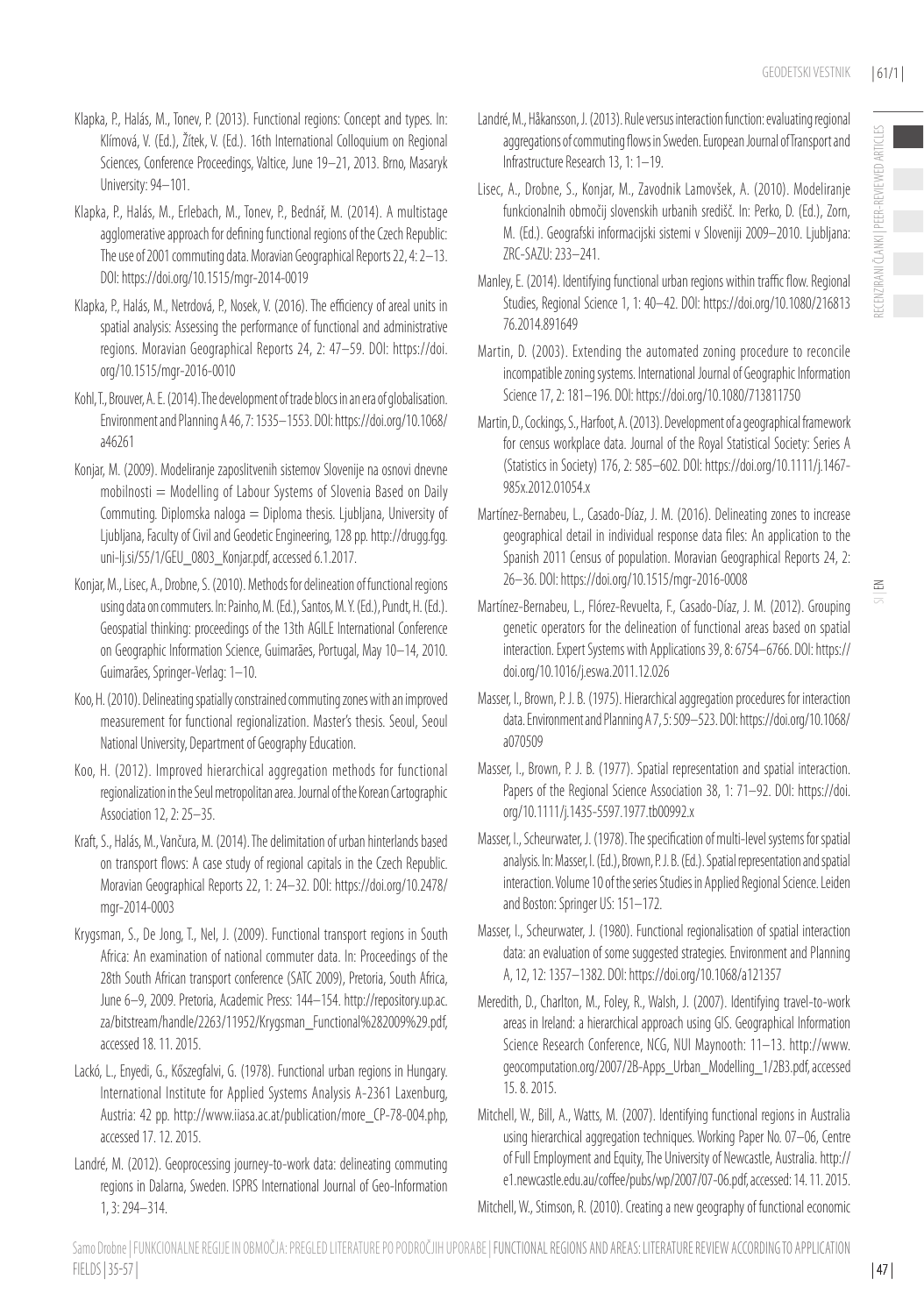- Mitchell, W., Watts, M. (2010). Identifying functional regions in Australia using hierarchical aggregation techniques. Geographical Research 48, 1: 24–41. DOI: https://doi.org/10.1111/j.1745-5871.2009.00631.x
- Mitchell, W., Baum, S., Flanagan, M., Hannan, M. (2013). CofFEE functional economic regions. AURIN project. Centre of Full Employment and Equity. Darwin, Australia. http://e1.newcastle.edu.au/coffee/functional\_regions/, accessed 6. 1. 2017.
- Nel, J. H., Krygsman, S. C., De Jong, T. (2008). The identification of possible future provincial boundaries for South Africa based on an Intramax analysis of journeyto-work data. Orion 24, 2: 131–156. DOI: https://doi.org/10.5784/24-2-64
- Newell, J. O., Papps, K. L. (2001). Identifying functional labour market areas in New Zealand: A Reconnaissance study using travel-to-work data. Wellington, Labour Market Policy Group, Department of Labour: 65 pp.
- Noronha, V. T., Goodchild, M. F. (1992). Modeling interregional interaction: implications for defining functional regions. Annals of the Association of American Geographers 82, 1: 86–102. DOI: https://doi.org/10.1111/j.1467-8306.1992. tb01899.x
- OECD (2002). Redefining territories The functional regions. Paris, OECD Publishing: 132 pp. DOI: https://doi.org/10.1787/9789264196179-en
- OECD (2013a). Defining regions and functional urban areas, OECD Regions at a Glance 2013, OECD Publishing, Paris. http:// www.oecd-ilibrary.org/docserver/download/0413091ec047. d=id&accname=guest&checksum=9A09618268764E73FBE39C1F21BD378B, accessed 6.1.2017.
- OECD (2013b). Definition of functional urban areas (FUA) for the OECD metropolitan database. OECD, Paris. https://www.oecd.org/gov/regional-policy/Definitionof-Functional-Urban-Areas-for-the-OECD-metropolitan-database.pdf, accessed 6.1.2017.
- ONS, Coombes, M. G. (1998). 1991-based Travel-to-Work Areas. London, Office for National Statistics.
- Openshaw, S., Alvanides, S. (1996). Designing zone systems for the representation of socio-economic data. Working paper, School of Geography, University of Leeds. http://www.geog.leeds.ac.uk/papers/96-6/, accessed: 22. 12. 2015.
- Openshaw, S., Rao, L. (1995). Algorithms for re-engineering 1991 census geography. Environment and Planning A 27, 3: 425–446. DOI: https://doi.org/10.1068/ a270425
- ÖIR (2006). Metropolitan Networking in CenSE backed by North-South Rail Corridors. Final Report of the Pilot Projects. Österreichisches Institut für Raumplanung. Wien/Vienna, Planners Network for Central and South East Europe (PlaNet CenSE): 99 pp. http://www.oir.at/files/pdf/projects/FinalReport\_MetroNet-NorthSouth-Corridors.pdf, accessed 16. 11. 2015.
- Papps, K. L., Newell, J. O. (2002). Identifying functional labour market areas in New Zealand: A reconnaissance study using Travel-to-Work data. Discussion Paper 443. Bonn, Institute for the Study of Labor (IZA): 34 pp. http://ftp.iza.org/dp443. pdf, accessed: 14. 11. 2015.
- Patuelli, R. (2007). Regional Labour Markets in Germany: Statistical Analysis of Spatio-

Temporal Disparities and Network Structures. Doctoral thesis. Amsterdam, Vrije Universiteit: 201 pp.

- Persyn, D., Torfs, W. (2011). Functional labour markets in Belgium: evolution over time and intersectoral comparison. Vives Discussion Paper 17, Katholike Universiteit Leuven, Belgium. https://lirias. kuleuven.be/bitstream/123456789/354540/2/2011VivesDP17\_ functionallabormarketsinbelgium.pdf, accessed: 14. 11. 2015.
- Philbrick, A. K. (1957). Principles of areal functional organization in regional human geography. Economic Geography 33, 4: 299–336. DOI: https://doi. org/10.2307/142362
- Pichler Milanović, N., Cigale, D., Krevs, M., Gostinčar, P., Černe, A., Zavodnik Lamovšek, A., Žaucer, T., Sitar, M., Drozg, V., Pečar, J. (2008). Strategy for a Regional Polycentric Urban System in Central-Eastern Europe Economic Integrating Zone. RePUS project, Final report. Ljubljana, University of Ljubljana, Faculty of Arts: 167 pp.
- Pichler-Milanović, N., Drobne, S., Konjar, M. (2013). Small and medium sized towns in their functional territorial context (TOWN). Case study report: Slovenia. Ljubljana, Institute of Faculty of Civil and Geodetic Engineering, ESPON: 172 pp. http:// www.espon.eu/export/sites/default/Documents/Projects/AppliedResearch/ TOWN/TOWN\_Case\_Study\_Report\_-\_Slovenia.pdf, accessed 18. 11. 2015.
- Pogačnik, A., Grad, F., Brezovnik, B. (2009). Skupno zaključno poročilo strokovnih študij v okviru projekta uvedbe pokrajin v Republiki Sloveniji. Ljubljana: Fakulteta za gradbeništvo in geodezijo, Pravna fakulteta – Inštitut za primerjalno pravo; Maribor: Inštitut za lokalno samoupravo in javna naročila: 38 pp.
- Pogačnik, A., Zavodnik Lamovšek, A., Drobne, S. (2009). A Proposal for Dividing Slovenia into Provinces. Lex localis 7, 4: 393–423. DOI: https://doi. org/10.4335/7.4.393-423(2009)
- Pogačnik, A., Pichler Milanović, N., Sitar, M., Lavrač, I., Kobal, J., Peterlin, M., Zavodnik Lamovšek, A., Drobne, S., Lisec, A., Soss, K., Trobec, B. (2008). Analiza razvojnih virov in scenarijev za modeliranje funkcionalnih regij. Prvo poročilo. Ljubljana. Univerza v Ljubljani, Fakulteta za gradbeništvo in geodezijo.
- Pogačnik, A., Zavodnik Lamovšek, A., Drobne, S., Žaucer, T., Trobec, B., Pichler Milanović, N., Štefula, M. (2009a). Analiza razvojnih virov in scenarijev za modeliranje funkcionalnih regij. Drugo poročilo. Ljubljana, Univerza v Ljubljani, Fakulteta za gradbeništvo in geodezijo: 240 pp.
- Pogačnik, A., Zavodnik Lamovšek, A., Drobne, S., Žaucer, T., Konjar, M., Trobec, B., Pichler Milanović, N., Pogačar, K., Kešeljević, A., Kosi, A., Miklavčič, T., Zakrajšek, U., Šolc, U., Strmšnik, K., Stres, A. (2009b). Analiza razvojnih virov in scenarijev za modeliranje funkcionalnih regij: zaključno poročilo tretje faze. Ljubljana, Fakulteta za gradbeništvo in geodezijo; Maribor, Fakulteta za gradbeništvo; Domžale, Oikos.
- Pogačnik, A., Sitar, M., Lavrač, I., Kobal, J., Peterlin, M., Zavodnik Lamovšek, A., Drobne, S., Žaucer, T., Konjar, M., Trobec, B., Soss, K., Pichler Milanović, N. (2009c). Analiza razvojnih virov in scenarijev za modeliranje funkcionalnih regij: poročilo četrte faze. Ljubljana, Fakulteta za gradbeništvo in geodezijo; Maribor, Fakulteta za gradbeništvo; Domžale, Oikos.
- Pogačnik, A., Zavodnik Lamovšek, A., Drobne, S., Trobec, B., Soss, K. (2009d). Analiza konceptov regionalizacije Slovenije s predlogom območij pokrajin: ekspertna študija – končno poročilo. Ljubljana, Univerza v Ljubljani, Fakulteta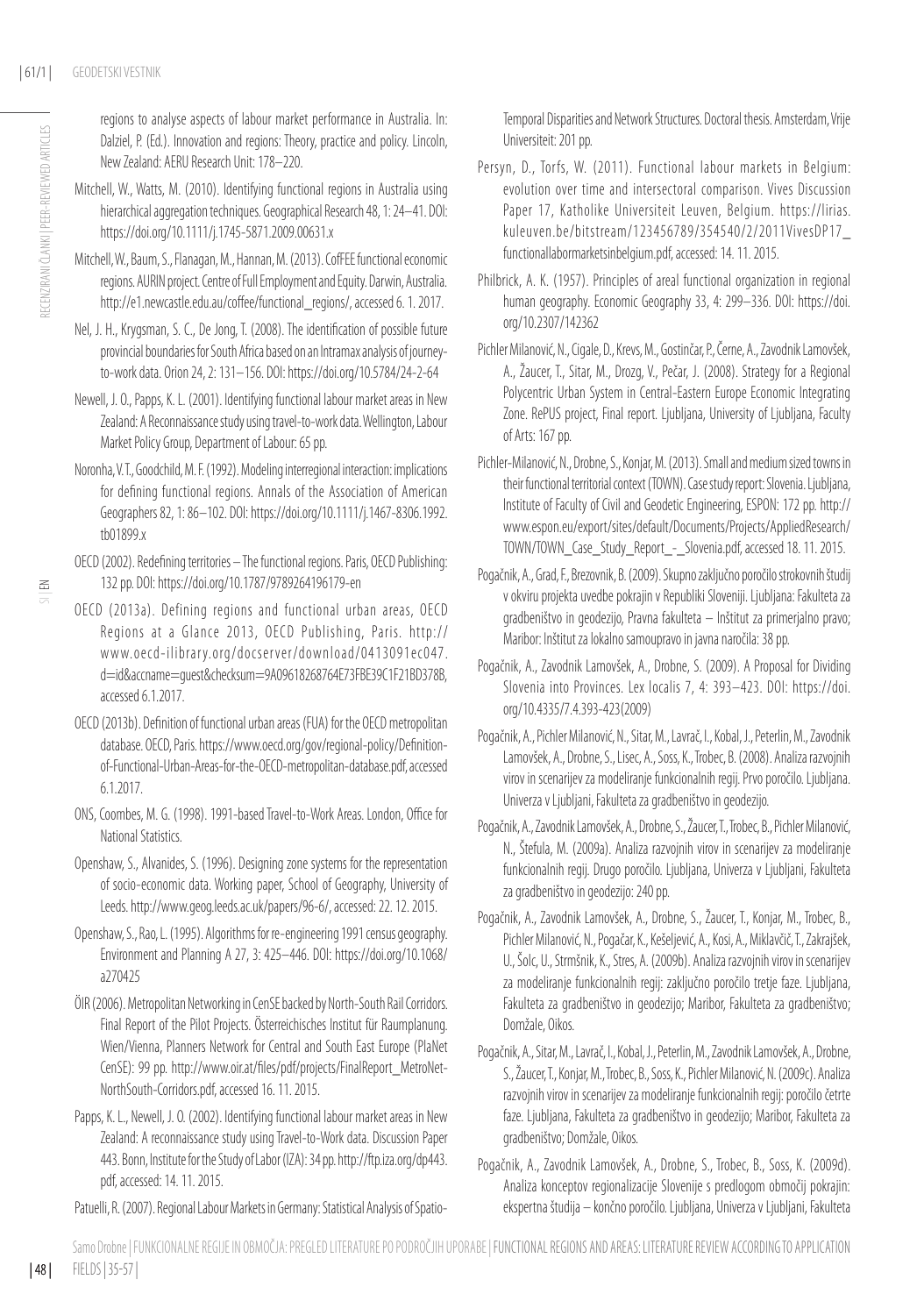za gradbeništvo in geodezijo: 55 pp.

- Pogačnik, A., Zavodnik Lamovšek, A., Drobne, S., Trobec, B., Soss, K. (2009e). Analiza modelov pokrajin (3, 6, 8) po izbranih kazalnikih: dodatek h končnemu poročilu. Ljubljana, Univerza v Ljubljani, Fakulteta za gradbeništvo in geodezijo, 1 zv.
- Poon, J. P. (1997). The cosmopolitanization of trade regions: Global trends and implications, 1965–1990. Economic Geography 73, 4: 390–404. DOI: https:// doi.org/10.2307/144560
- Ralphs, M., Ang, L. (2009). Optimised geographies for data reporting: zone design tools for Census output geographies. Statistics New Zealand Working Paper No 09–01, Wellington: Statistics New Zealand, 59 pp.
- Rebec, J. 1983. Razvoj naselij mestnega značaja z več kot 2000 prebivalci v SR Sloveniji, 1971–1981. Prikazi in študije 28.
- Rebec, J. 1984. Funkcijska klasifikacija mestnih naselij z več kot 2000 prebivalci v SR Sloveniji, 1981. Prikazi in študije 29.
- Reggiani, A., Bucci, P., Russo, G., Haas, A., Nijkamp, P. (2010). Regional labour markets and job accessibility in city network systems in Germany. Journal of Transport Geography 19, 4: 528–536. DOI: https://doi.org/10.1016/j. jtrangeo.2010.05.008
- Robson, B., Barr, R., Lymperopoulou, K., Rees, J., Coombes, M. (2006). A framework for city-regions. Working Paper 1: Mapping City-Regions. London, The Office of the Deputy Prime Minister: 117 pp.
- Schuler, M., Dessemontet, P., Joye, D. (2005). Raumgliederung der Schweiz. Neuenburg: Swiss Federal Statistical Office, 232 pp.
- Schuler, M., Dessemontet, P., Christophe, J., Jarne, A., Pasche, N., Haug, W. (2007). Atlas des räumlichen Wandels der Schweiz. Neuenburg: Swiss Federal Statistical Office.
- Sforzi, F. (2012). From administrative spatial units to local labour market areas some remarks on the unit of investigation of regional economics with particular reference to the applied research in Italy. In: Fernandez Vazquez, E. (Ed.), Rubiera Morollon, F. (Ed.). Defining the Spatial Scale in Modern Regional Analysis. Advances in Spatial Science. Berlin, Heidelberg: Springer-Verlag: 3–21.
- Shimizu, K. (1975). Regional structure of city-region based on commuting and school attending trips. Proceedings of the Japan Society of Civil Engineers 1975, 237: 121–132. DOI: https://doi.org/10.2208/jscej1969.1975.237\_121
- Shortt, N. K., Moore, A., Coombes, M., Wymer, C. (2005). Defining regions for locality health care planning: A multidimensional approach. Social Science & Medicine 60, 12: 2715–2727. DOI: https://doi.org/10.1016/j.socscimed.2004.11.016
- Slater, P. B. (1975). A hierarchical regionalisation of Russian administrative units using 1965–1969 migration data. Soviet Geography 16, 7: 453–465.
- Slater, P. B. (1976a). Hierarchical internal migration regions of France. IEEE Transactions on Systems, Man and Cybernetics 6, 4: 321–324. DOI: https://doi.org/10.1109/ tsmc.1976.5408783
- Slater, P.B. (1976b). A hierarchical regionalisation of Japanese prefectures using 1972 inter-prefectural migration flows. Regional Studies 10, 1: 123–132. DOI: https:// doi.org/10.1080/09595237600185121
- Slater, P. B. (1976c). Hierarchical internal migration regions of Spain. Trabajos de Estadistica y de Investigacion Operativa 27, 1: 175–183. DOI: https://doi. org/10.1007/bf02888759
- Slater, P. B. (1981). Comparisons of aggregation procedures for interaction data: An illustration using a college student international flow table. Socio-Economic Planning Sciences 15, 1: 1–8. DOI: https://doi.org/10.1016/0038- 0121(81)90012-4
- Smart, M. W. (1974). Labour market areas: Uses and definition. Progress in Planning 2, 4: 239–353. DOI: https://doi.org/10.1016/0305-9006(74)90008-7
- Smith, R., Craig, P., Coombes, M. (2011). Mapping County Durham's Functional Economic Market Areas. Birmingham, GHK: 107 pp., http://content.durham. gov.uk/PDFRepository/Mapping\_County\_Durham\_FEA\_New.pdf, accessed 17. 12. 2015.
- SPRS (2004). Strategija prostorskega razvoja Slovenije = Spatial Development Strategy of Slovenia. Ministrstvo za okolje in prostor Republike Slovenije = Ministry of Environment, Spatial Planning and Energy, Ljubljana. http://www.mop.gov.si/ fileadmin/mop.gov.si/pageuploads/publikacije/sprs\_slo.pdf = http://www. mop.gov.si/fileadmin/mop.gov.si/pageuploads/podrocja/prostorski\_razvoj/ SPRS\_angleska\_verzija.pdf, accessed 15. 12. 2015.
- Statistics Sweden (2010). Construction and use of labour market areas in Sweden. Örebro, Statistics Sweden, Enterprise- and Register-based Employment Statistics Unit: 234 pp. http://www.scb.se/statistik/\_publikationer/AM0207\_2009A01\_ BR\_AM95BR1001.pdf, accessed 18. 11. 2015.
- Sýkora, L., Mulíček, O. (2009). The micro-regional nature of functional urban areas (FUAs): lessons from the analysis of the Czech urban and regional system. Urban Research & Practice 2, 3: 287–307. DOI: https://doi. org/10.1080/17535060903319228
- Tolbert, C. M., Killian, M. S. (1987). Labor market areas for the United States. Staff Report No. AGES870721. Washington, D. C., Agriculture and Rural Economy Division, Economic Research Service, U.S. Department of Agriculture: 88 pp.
- Tomaney, J., Ward, N. (2000). England and the »New Regionalism«. Regional studies 34, 5: 471–478.
- Ullman, E. L. (1980). Geography as spatial interaction. Seattle and London, University of Washington Press: 252 pp.
- Van der Laan, L. (1991). Spatial labour markets in the Netherlands. Delft, Eburon: 253 pp.
- Van der Laan, L., Schalke, R. (2001). Reality versus policy: The delineation and testing of local labour market and spatial policy areas. European Planning Studies 9, 2: 201–221. DOI: https://doi.org/10.1080/09654310020027911
- Van der Werff, M., Lambregts, B., Kapoen, L., Kloosterman, R. (2005). POLYNET Action 1.1 Commuting & the definition of functional urban regions: The Randstad. London, Institute of Community Studies/The Young Foundation & Polynet Partners: 21 pp.
- Van Hamme, G., Grasland, C. (2011a). Divisions of the world according to flows and networks. <halshs-00654535>: 68 pp. https://halshs.archives-ouvertes.fr/ halshs-00654535, accessed 1.12.2015.
- Van Hamme, G., Grasland, C. (2011b). Statistical toolbox for flow and network analysis. <halshs-00654532>: 76 pp. https://halshs.archives-ouvertes.fr/ halshs-00654532, accessed 1. 12. 2015.
- Vanhove, N., Klaassen, L. H. (1987). Regional policy: A European approach, 2<sup>nd</sup> edition. Avebury, Gower Publishing Company Limited, Aldershot: 398 pp.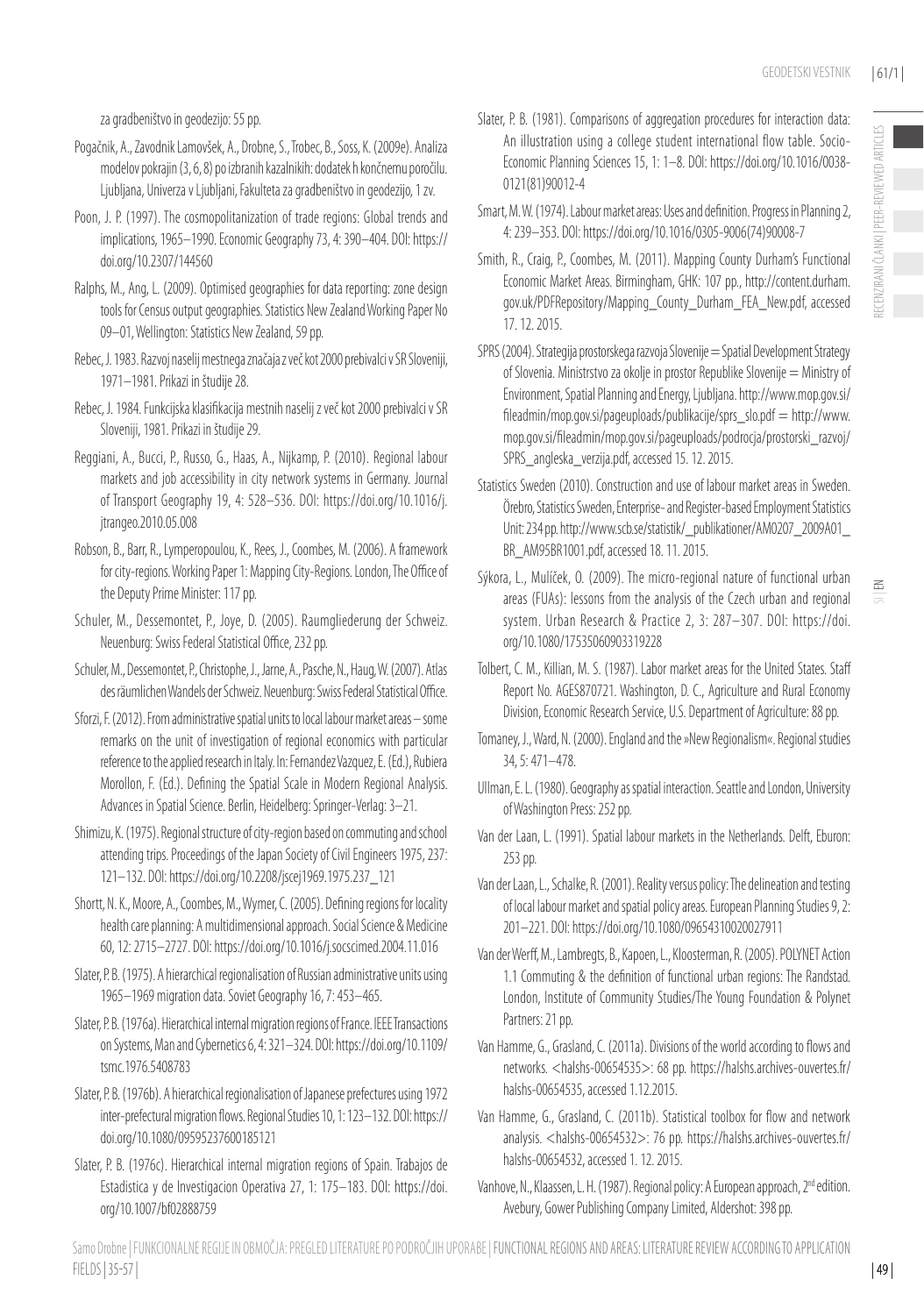- Vrišer, I. (1974). Mesta in urbano omrežje v SR Sloveniji. Značilnosti njihovega razvoja in družbeno gospodarskega pomena s posebnim ozirom na mala mesta. Geografski zbornik 14, 3: 179–337.
- Vrišer, I. (1978). Regionalno planiranje. Zbirka tokovi. Ljubljana, Mladinska knjiga: 356 pp.
- Vrišer, I., Rebernik, D. (1993). Družbenogospodarska in dejavnostna usmeritev slovenskih mest. Geografski zbornik 33: 9–40.
- Zavodnik Lamovšek, A. (2005). Opredelitev tipov razvojnih regij (MEGA in FUA) za Slovenijo za potrebe preveritve rezultatov projekta ESPON 1.1.1. Izdelano v okviru projekta ESPON 1.1.3. Ljubljana, Univerza v Ljubljani, Fakulteta za

gradbeništvo in geodezijo.

- Zavodnik Lamovšek, A., Drobne, S. (2016). Strokovna podpora fokusnim skupinam v sklopu priprave Strategije prostorskega razvoja Slovenije 2050, Sklop 1, Funkcionalna urbana območja. Gradivo za razpravo za prvi krog fokusnih skupin. Ljubljana, Univerza v Ljubljani, Fakulteta za gradbeništvo in geodezijo, 48 pp.
- Zavodnik Lamovšek, A., Drobne, S. (2017). Strokovna podpora fokusnim skupinam v sklopu priprave Strategije prostorskega razvoja Slovenije 2050, Sklop 1, Funkcionalna urbana območja. Strokovne podlage za Strategijo prostorskega razvoja 2050, Končno poročilo. Ljubljana, Univerza v Ljubljani, Fakulteta za gradbeništvo in geodezijo, 35 pp.

Drobne S. (2017). Functional regions and areas: literature review according to application fields. Geodetski vestnik, 61 (1): 35-57. DOI: 10.15292/geodetskivestnik.2017.01.35-57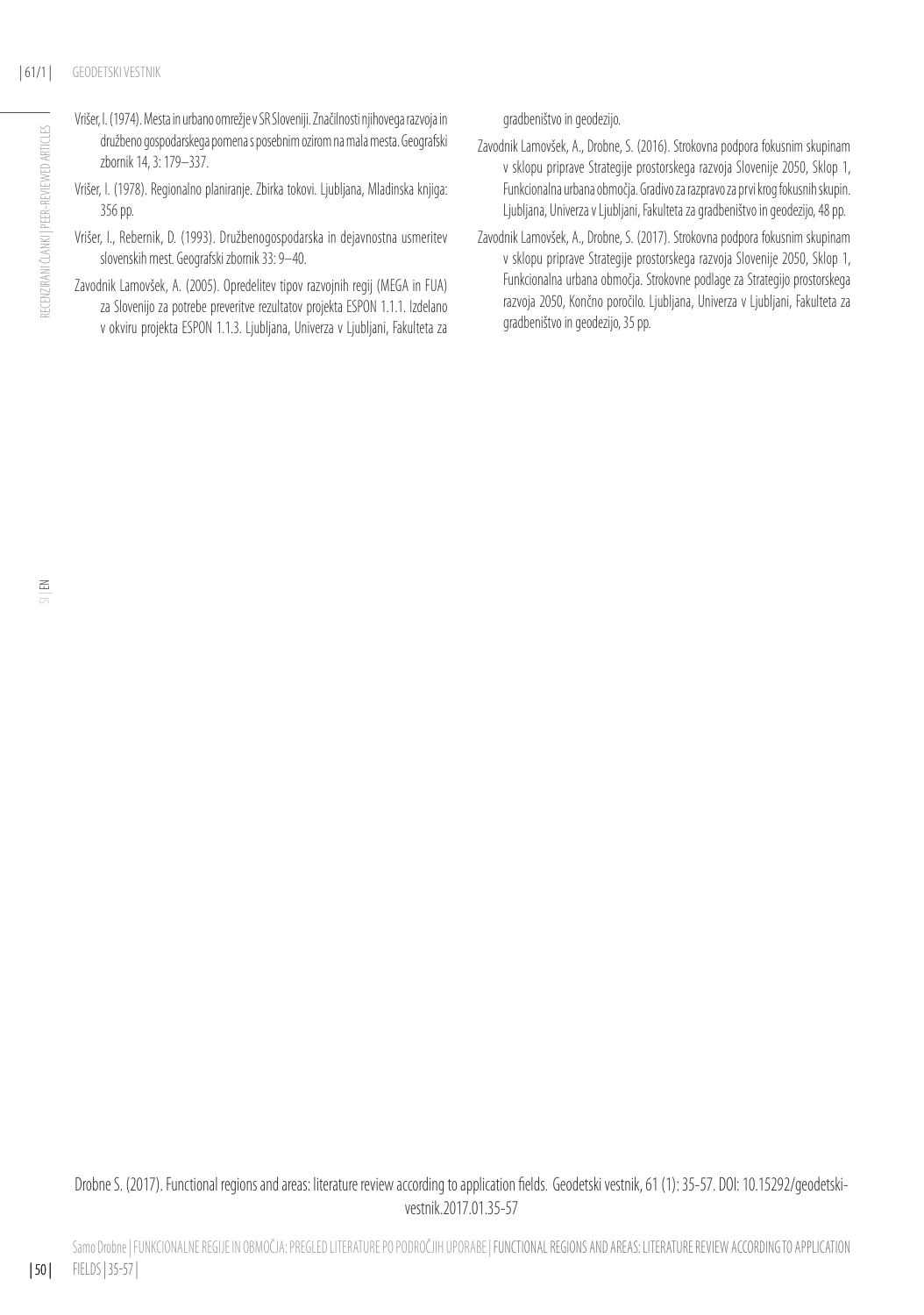# FUNKCIONALNE REGIJE IN OBMOČJA: PREGLED LITERATURE PO PODROČJIH UPORABE

OSNOVNE INFORMACIJE O ČLANKU: GLEJ STRAN 35

## **1 FUNKCIONALNE REGIJE IN OBMOČJA**

Izraz regija izvira iz latinske besede *regio* in pomeni krajino, ozemlje, predel, območje oziroma del zemeljskega površja. Regija je omejen prostorski sistem in odraz organizacijske enotnosti, po kateri se loči od drugih regij (Abler, Adams in Gould, 1972; Gregory et al., 2009; Klapka, Halás in Tonev, 2013; Klapka in Halás, 2016). Po Vrišerju (1978) je regija posebej opredeljeno in organizirano prostorsko območje zemeljske površine, ki ima vrsto posebnih potez; pojem regija pa uporabljamo tudi za poimenovanje posamezne administrativne, ekonomske ali naravne prostorske enote, na kateri biva neka skupnost. Regija torej združuje posebne značilnosti, ki ji dajejo določeno mero povezanosti in razločljivosti ter jo ločijo od drugih regij (Haggett, 1971; Abler, Adams in Gould, 1972). Značilnosti regije so lahko fizične (na primer relief, podnebje, sestava tal) ali družbenogospodarske značilnosti prostora (na primer navezanost podeželja na mesto, zgodovinske politične in upravne tvorbe, gospodarska usmerjenost). Če regija združuje družbenogospodarske značilnosti prostora, ji lahko rečemo družbenogospodarska regija. Po Harveyju (2011) so družbenogospodarske regije institucionalne tvorbe, s katerimi olajšamo delovanje različnih tokov v prostoru in času.

V prostorskih znanostih ločimo med formalnimi in funkcionalnimi družbenogospodarskimi regijami (Haggett, 1971; Abler, Adams in Gould, 1972; Claval, 1998). Formalna regija je območje posplošitve neke spremenljivke, zato je notranje homogena (Klapka, Halás in Tonev, 2013). Formalno regionalizacijo izvajamo z združevanjem osnovnih prostorskih enot (OPE) na nižjih ravneh (na primer popisnih okolišev, statističnih okolišev, naselij, občin, poštnih okolišev), s čimer se zmanjša varianca med regijami (skupinami OPE) glede na eno ali več spremenljivk. V nasprotju s formalno je funkcionalna regija (FR) notranje heterogena, kar se odrazi v vzajemnem dopolnjevanju in odvisnosti notranjih OPE (ibid.). Po Ullmanu (1980) organiziranost FR temelji na horizontalnih odnosih v prostoru v obliki prostorskih tokov in medsebojnih odnosov (interakcij) med deli (OPE) regije. Funkcionalna regionalizacija je torej postopek združevanja OPE v FR, s katerim se posplošijo obravnavani funkcionalni tokovi in odnosi v prostoru. FR zato razumemo tudi kot posplošene vzorce tokov in odnosov v prostoru. FR je torej sistem močno povezanih večjih in/ali manjših prostorskih enot. Pri FR ne obravnavamo posebej geografskih danosti in zgodovinskih povezav, temveč se usmerjamo predvsem na funkcionalno povezanost v prostoru (Vanhove in Klaassen, 1987). Klapka, Halás in Tonev (2013) ter Klapka in Halás (2016) menijo, da so izraz »funkcionalna regija« uvedli v geografijo, s tem pa tudi v preostale prostorske znanosti, Philbrick (1957) ter Berry in Garrison (1958).

Vzajemna dopolnjevanje in odvisnost v heterogenih FR ustvarjata različne vrste prostorskih interakcij, kot so tokovi prebivalstva (dnevna mobilnost v šolo in na delo, stalne selitve, nakupovanje in rekreacija), prometni tokovi in tokovi dobrin (prometni in potniški tokovi po kopnem, morju in zraku), finančni

| 51 |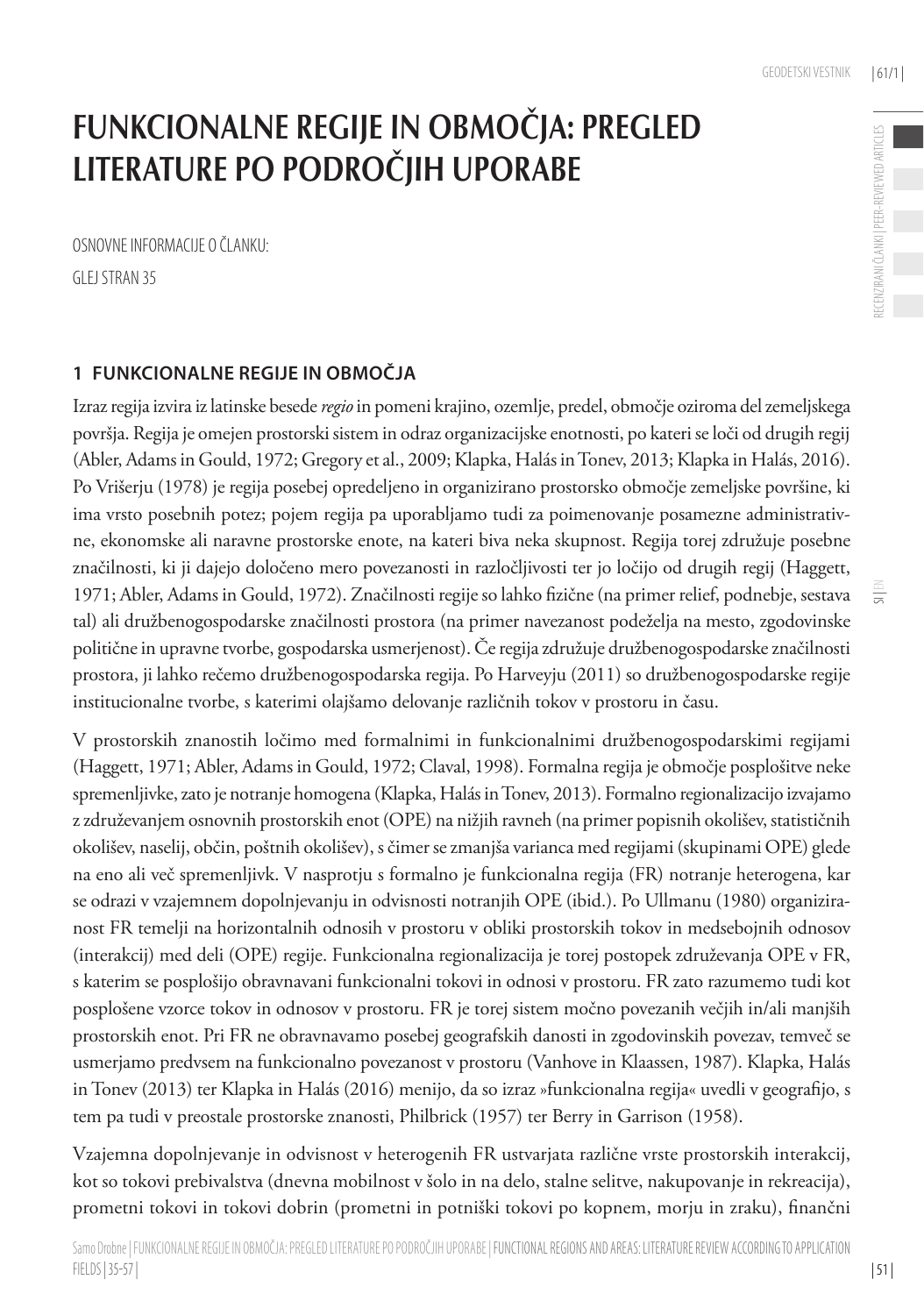$\equiv$ 

tokovi, informacijski tokovi (komunikacije in časopisna naklada), tokovi plina/vode/elektrike (priključki na storitve) ter podobno (Vanhove in Klaassen, 1987; Alvanides, Openshaw in Duke-Williams, 2000). V literaturi so funkcionalne regije in območja najpogosteje opredeljeni glede na gospodarske interakcije. Berry in Garrison (1958) opisujeta FR kot funkcionalno območje okoli močnega gospodarskega središča, ki privlači prebivalce iz bližnjega in daljnega zaledja. Središče FR razumeta kot središčni kraj iz Christallerjeve teorije središčnih krajev (Christaller, 1933), katerega velikost je odvisna od obsega dobrin in storitev, ki jih zagotavlja prebivalcem. Brown in Holmes (1971) opredeljujeta FR kot skupek funkcionalno dopolnjujočih se OPE, med katerimi je več gospodarskih interakcij kot med njimi in enotami zunaj regije. Vanhove in Klaassen (1987) opisujeta FR kot smiselno delujočo prostorsko celoto, sestavljeno iz gospodarsko in družbeno povezanih območij. V skupini povezanih območij nastajajo številne družbene in gospodarske interakcije, medsebojni vplivi tokov delovne mobilnosti, tokov blaga in storitev, komunikacijskih tokov, prometnih tokov, finančnih tokov ipd. Johansson (1998) ter Karlsson in Olsson (2006) opredeljujejo FR kot območje z visoko frekvenco notranjih regionalnih gospodarskih interakcij, kot so delovna mobilnost ter regionalna trgovina dobrin in storitev, ter kot območje strnjene dejavnosti in prometne infrastrukture, ki omogoča veliko mobilnost ljudi, proizvodov in informacij. Van der Laan in Schalke (2001) ter Farmer in Fotheringham (2011) razumejo FR kot prostorsko zvezno območje, na katerem se srečujeta skupna ponudba in povpraševanje po najrazličnejših družbenih in gospodarskih dobrinah. OECD (2002) pa opredeljuje FR kot ozemeljsko enoto, ki pomeni skupek družbenih in gospodarskih povezav, pri čemer ni nujno, da so meje FR skladne z geografskimi ali zgodovinskimi členitvami. Po OECD (ibid.) dobimo FR s členitvijo območja države na manjše dele, pri čemer temelji funkcionalna razmejitev najpogosteje na analizi trga dela oziroma območij, kjer se ponudba in povpraševanje po delovnih mestih dobro ujemata.

Najpogosteje uporabljeni koncept FR, ki ga zasledimo v strokovni literaturi, je koncept lokalnih in regionalnih zaposlitvenih sistemov (angl. *local and regional labour systems*; OECD, 2002).<sup>1</sup> Po njem naj bi v FR povpraševanju po delu ustrezala sorazmerno enako velika ponudba delovnih mest in nasprotno (Karlsson in Olsson, 2006). Številni avtorji zato menijo, da je povezani trg dela, na katerem so delovna mobilnost, iskanje zaposlitve in povpraševanje po delu znotraj regije veliko intenzivnejši kot med regijami, najpomembnejša značilnost FR (na primer Smart, 1974; Coombes, Green in Openshaw, 1986; Van der Laan, 1991; Casado-Díaz, 2000; Andersen, 2002; Van der Laan in Schalke, 2001; OECD, 2002; Karlsson in Olsson, 2006; Cörvers, Hensen in Bongaerts, 2009; Casado-Díaz in Coombes, 2011; Farmer in Fotheringham, 2011). To je tudi razlog, da od vseh mogočih tokov prebivalstva uporabljamo za zamejevanje FR ravno tokove delovne mobilnosti. Delovna mobilnost, še posebej dnevna delovna mobilnost, je najmnožičnejša in najstabilnejša redna oblika tokov prebivalstva v prostoru (Smart, 1974). Zato manjše spremembe na trgu dela ne vplivajo bistveno na vzorec dnevnih tokov na delo in domov (Coombes, Casado-Díaz in Martínez-Bernabeu, 2012).

V literaturi sta se za poimenovanje FR na lokalni ravni, ki temeljijo na tokovih delovne mobilnosti, uveljavila predvsem dva izraza: območja lokalnih trgov dela (angl. *local labour market areas*, LLMAs) in območja voženj na delo oziroma območja delovne mobilnosti (angl. *travel-to-work areas*, TTWAs). Klapka et al. (2014) menijo, da gre za enaka koncepta, ki izhajata iz del Goodman (1970), Smart (1974), Coombes et al. (1979), Ball (1980), Coombes in Openshaw (1982).

*<sup>1</sup> Po konceptu zaposlitvenih sistemov naj bi FR vsebovala eno ali več območij lokalnega trga dela (angl. local labour market area). Območja lokalnega trga dela se naprej sestavljajo v območja regionalnega trga dela (angl. regional labour market area).*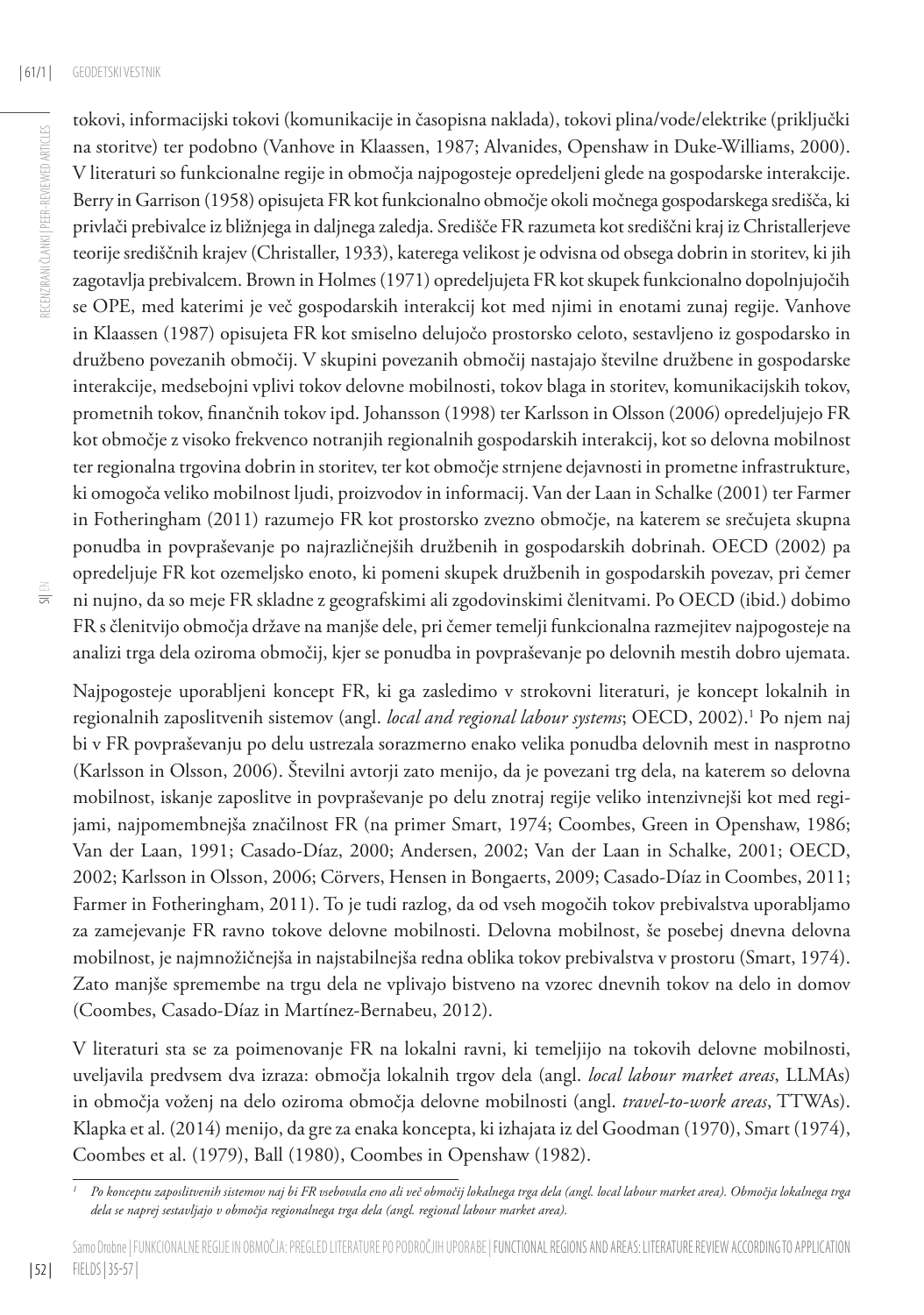$\equiv$ 

V literaturi zasledimo še koncepta funkcionalnih urbanih območij (FUO) in funkcionalnih urbanih regij (FUR). Oba sta se uveljavila v analizah razvoja urbanih središč, širjenja gospodarskih dejavnosti v prostoru, analizah družbenih neenakosti v prostoru in neenakosti na trgu dela, za proučevanje odnosov med mestom in podeželjem itd. (Drobne, Konjar in Lisec, 2011). FUO je funkcionalno povezano območje urbanega središča in njegovega zaledja. FUO določimo kot skupek OPE, iz katerih se dnevno vozi na delo v središče določen odstotek delovno aktivnega prebivalstva (Coombes et al., 1979; ESPON 1.1.1, 2004; ESPON 1.1.2, 2004; Benini, Naldi in Region, 2007; Pichler Milanović et al., 2008; OECD, 2013a; ESPON, 2014; Eurostat, 2015). Po OECD (2013a, 2013b), ESPON (2014) in Eurostat (2015) FUO sestavljajo OPE, iz katerih se vozi na delo vsaj 15 % delovno aktivnega prebivalstva. FUO se lahko prekrivajo, hkrati pa ni nujno, da homogeno pokrijejo obravnavano ozemlje. FUR so manj prilagodljive tvorbe kot FUO: FUR se ne prekrivajo, hkrati pa morajo homogeno prekriti obravnavano ozemlje. Podobno kot FUO tudi FUR modeliramo okoli urbanih središč. Ta lahko izberemo dogovorno ali pa na podlagi kvantitativnih meril (gostote poselitve, števila prebivalcev s stalnim prebivališčem na območju urbanega središča, deleža prebivalcev, ki prebivajo in delajo na območju urbanega središča, deleža prebivalcev urbanega središča, ki delajo v drugem urbanem središču istega FUO, itd.). Najpogosteje opredelimo središče FUO in FUR z območjem goste pozidave, ki je jedro urbanega območja (Antikainen, 2005). Koncept FUR se je najmočneje uveljavil v Franciji, Kanadi in Združenih državah Amerike (OECD, 2002). Tako v Severni Ameriki kot v večini evropskih držav in Sloveniji opredeljujemo FUO na podlagi števila prebivalcev, tokov delovne mobilnosti, števila potnikov v sistemu javnih prevoznih sredstev, števila študentov v visokošolskih središčih, števila podjetij v mestih, količine prevoženega blaga, števila prenočitvenih zmogljivosti, ustvarjene bruto dodane vrednosti in administrativne funkcije urbanega središča (Coombes et al., 1979; ESPON 1.1.1, 2004; ESPON 1.1.2, 2004; ÖIR, 2006; ESPON 1.4.3, 2007; Pichler Milanović et al., 2008; Drobne, Konjar in Lisec, 2010; Lisec et al., 2010; OECD, 2013a; Coombes, 2014; ESPON, 2014; Eurostat, 2015; Zavodnik Lamovšek in Drobne, 2016, 2017). Tako FUR in FUO kot FR lahko modeliramo na različnih hierarhičnih ravneh.

# **2 PREGLED LITERATURE PO PODROČJIH UPORABE**

V literaturi zasledimo različna področja obravnave funkcionalnih regij in območij: od analiz trga dela ter drugih družbenogospodarskih vidikov, analiz funkcionalnih urbanih območij/regij, analiz administrativnih, planskih in statističnih regij, analiz statističnih funkcionalnih območjih na mikro ravni (za statistično poročanje), analiz lokalnega in regionalnega stanovanjskega trga (za podporo stanovanjski politiki), analiz trga blaga, analiz funkcionalnih regij za podporo v transportni in prometni politiki, analiz za podporo informacijsko-komunikacijski tehnologiji in drugim storitvam v prostoru do splošnih pregledov obravnave funkcionalnih regij/območij.

Leta 2002 je OECD objavila pregled obravnave in opredeljevanja FR, FUR in FUO v izbranih državah OECD (OECD, 2002).2 V večini analiziranih držav članic OECD modelirajo FR po konceptu lokalnih zaposlitvenih sistemov, kar je razvidno tudi iz samega poimenovanja: v Avstriji, na Češkem, Finskem, v Nemčiji, na Portugalskem, Švedskem in v Švici takšne mikro regije imenujejo »območja/mikroregije lokalnih trgov dela«, v Italiji, na Madžarskem in Poljskem FR imenujejo »lokalni/regionalni zaposlitveni

*<sup>2</sup> Povzetek v slovenščini so pripravili Konjar (2009) ter Drobne, Konjar in Lisec (2011).*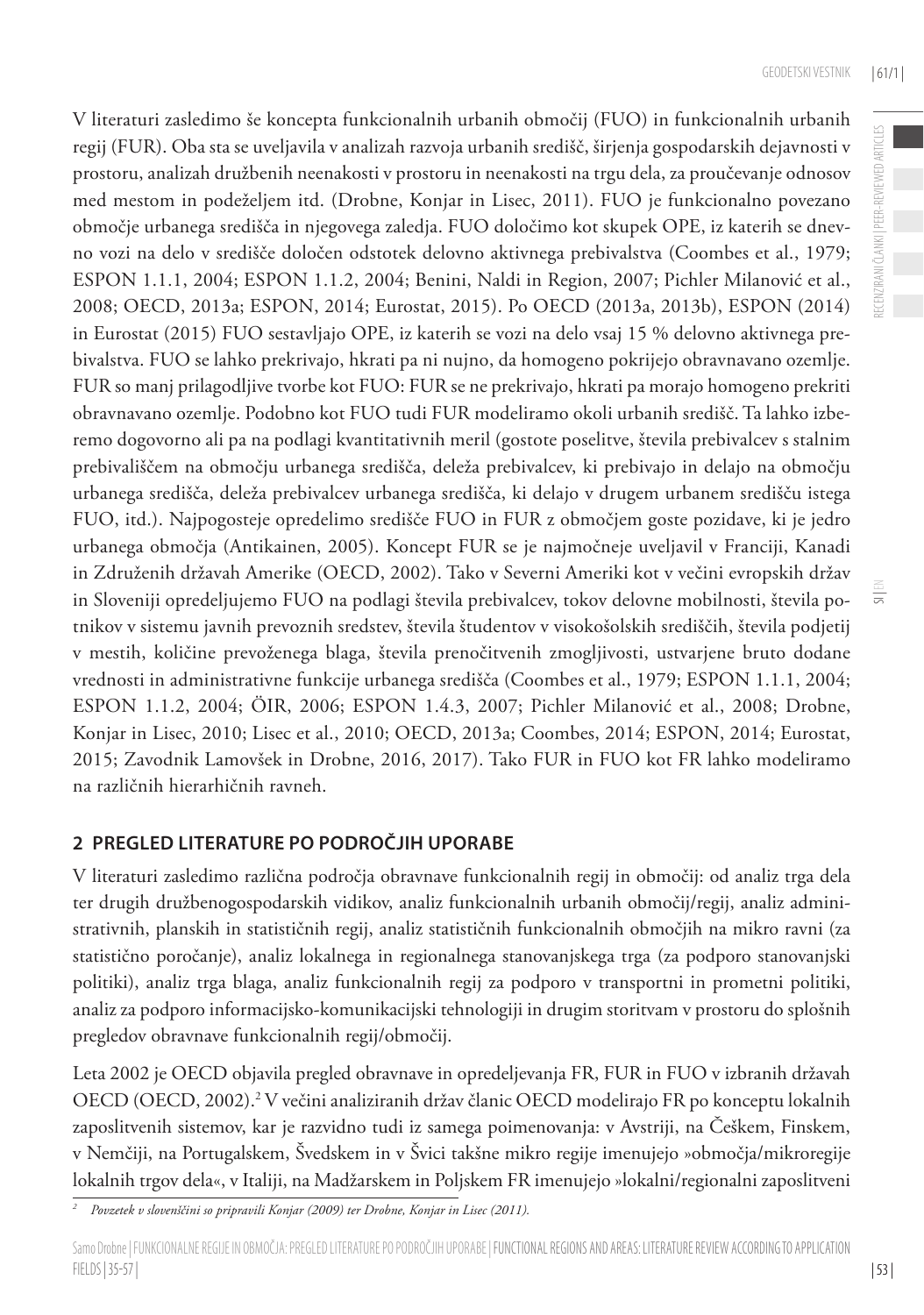| 54 |

sistemi«, na Danskem in v Veliki Britaniji jih obravnavajo kot »območja delovne mobilnosti«, na Norveškem kot »ekonomske regije«, v Franciji obravnavajo »funkcionalna urbana in zaposlitvena območja«, v ZDA in Kanadi pa že tradicionalno zamejujejo »metropolitanska območja delovne mobilnosti« (OECD, 2002). V navedenih državah FR homogeno pokrijejo celotno ozemlje države – razen pri zamejitvi FUR oziroma FUO v Kanadi in Združenih državah Amerike. Večje države, kot so Kanada, Francija, Nemčija, Portugalska in ZDA, opredeljujejo FR na več ravneh. Večina držav zamejuje FR na podlagi osnovnih statističnih ali administrativnih enot, kjer se meje FR ujemajo z občinskimi mejami. Pomembna prednost takšnega pristopa k razmejevanju FR je možnost, da se pridobivajo statistični podatki in kazalniki FR, kar omogoča najrazličnejše prostorske analize (Drobne, Konjar in Lisec, 2011). V večini teh držav uporabljajo FR kot podlago za družbenogospodarske analize, strukturne raziskave lokalnih trgov dela in ocenjevanje regionalnih razlik. V Avstriji, na Danskem, v Kanadi in Švici so FR okvir za izvajanje politik trga delovne sile in prometa. Na Finskem, v Franciji, Italiji, Nemčiji in Veliki Britaniji so FR podlaga za opredeljevanje ogroženih regij. FR ne uporabljajo za izvajanje politik na Češkem, Portugalskem, Švedskem in v ZDA. Opredelitev in razmejitev FR je prepuščena državnim statističnim uradom in pristojnim ministrstvom, odgovornim za področja zaposlovanja, gospodarstva, prostorskega načrtovanja in regionalnega razvoja. V Avstriji, na Češkem, Danskem, Finskem, Madžarskem in v Kanadi nimajo posebnih finančnih virov za vzdrževanje podatkov o FR (OECD, 2002).

 $\equiv$ Coombes, Casado-Díaz in Martínez-Bernabeu (2012) so v 27 državah EU izvedli primerjalno študijo v zvezi z obravnavo območij (lokalnih) trgov dela, tj. FR na mikro ravni. V devetih državah (Belgija, Estonija, Finska, Francija, Italija, Nemčija, Nizozemska, Švedska in Velika Britanija) spremljajo območja trgov dela uradno z lastnimi ali prevzetimi analitičnimi postopki. V sedmih državah (Ciper, Češka, Danska, Grčija, Portugalska, Slovenija in Slovaška) izvajajo tovrstne analize na lokalni in regionalni ravni zgolj v raziskovalne namene. Deset držav (Avstrija, Bolgarija, Irska, Latvija, Litva, Luksemburg, Madžarska, Poljska, Romunija in Španija) je poročalo, da območij trgov dela ne obravnavajo niti ne izvajajo tovrstnih raziskav. Finska, Francija, Italija, Nemčija in Velika Britanija uporabljajo območja (lokalnih) trgov dela za izvajanje različnih politik (tudi za črpanje in razdeljevanje evropskih sredstev). Nemčija uporablja območja lokalnih trgov dela za spremljanje in izboljševanje regionalnih gospodarskih struktur, v Italiji spremljajo tako imenovana industrijska območja in njihov razvoj, Francija uporablja območja lokalnih trgov dela za prikazovanje različnih družbenogospodarskih statistik na različnih ravneh, Velika Britanija uporablja tovrstna uradna območja za spremljanje in usmerjanje gospodarskega razvoja ter za podporo stanovanjski politiki na lokalni in regionalni ravni, Finska pa nadzoruje in usmerja zamejevanje novih (in usklajevanje starih) občin s FR na lokalni ravni. Od držav, ki tovrstnih funkcionalnih območij na lokalni ravni ne spremljajo uradno, sta Češka in Estonija rezultate raziskav lokalnih trgov dela uporabili v postopkih lokalnega in regionalnega načrtovanja javnega prevoza (ibid.)

Drobne, Konjar in Lisec (2011) ter Drobne (2016) menijo, da je v Sloveniji koncept FR izveden v statističnih regijah, ki se zaradi izkazovanja podatkov v časovnih serijah zelo redko spreminjajo. Prva členitev Slovenije na statistične regije je bila izvedena v sredini sedemdesetih let prejšnjega stoletja za potrebe regionalnega načrtovanja in medobčinskega sodelovanja na različnih področjih. Regionalizacija je bila izdelana na podlagi analize gravitacijskih območij delovne mobilnosti, voženj v šolo in na fakultete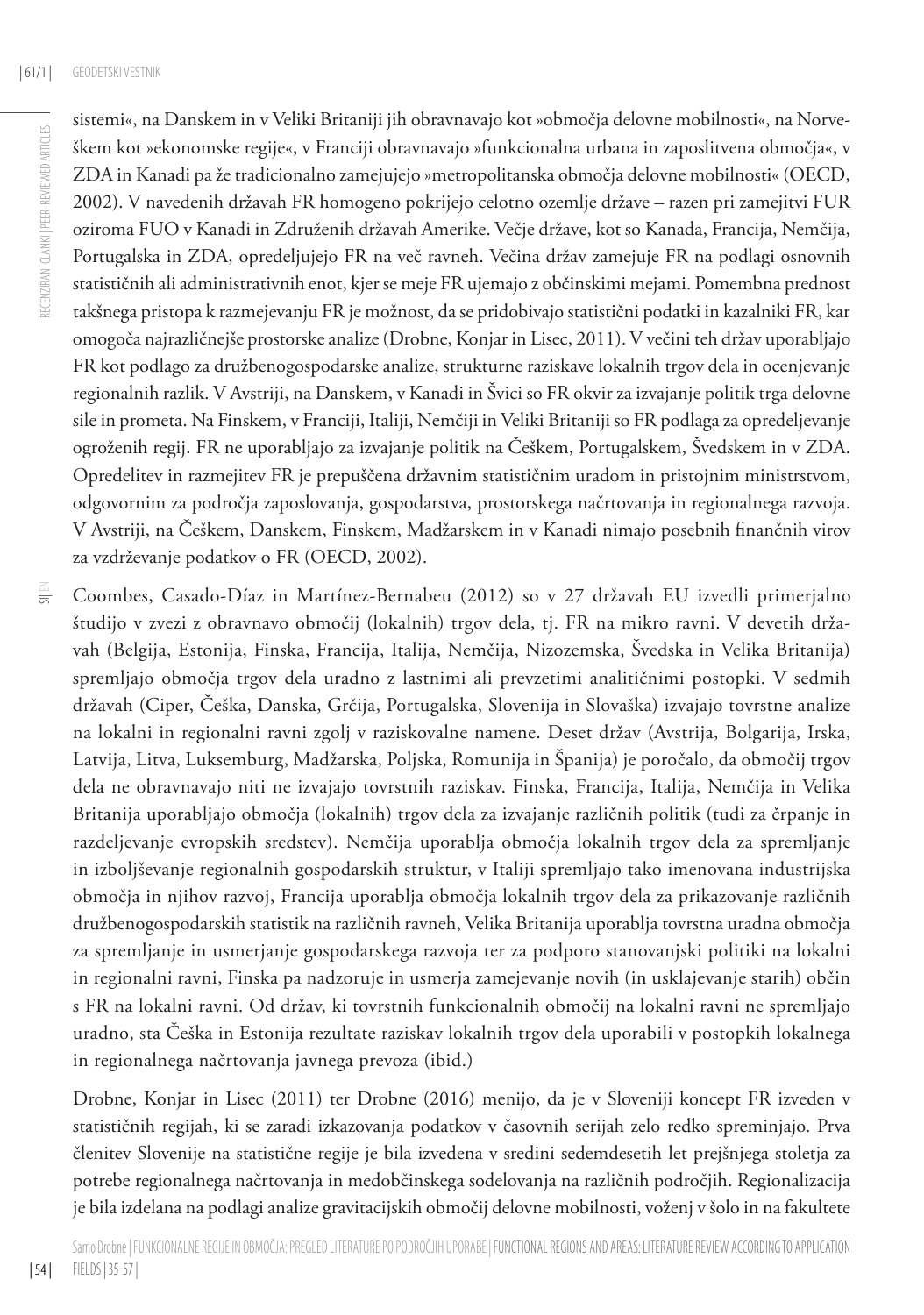RECENZIRANI ČLANKI | PEER-REVIEWED ARTICLES

RECENZIRANI ČLANKI | PEER-REVIEWED ARTICLES

 $\equiv$ 

ter oskrbe prebivalstva v dvanajstih regionalnih in njim pripadajočih subregionalnih središčih (Vrišer, 1974, 1978; Rebec, 1983, 1984; Vrišer in Rebernik, 1993). Kasneje so se meje statističnih regij večkrat spremenile, predvsem zaradi sprememb meja občin. Z vstopom Slovenije v Evropsko unijo leta 2004 pa so postale statistične regije Slovenije del evropske ravni NUTS 3, tj. del ravni regij za izkazovanje evropsko primerljivih podatkov. Drobne in Bogataj (2011c, 2012a, 2012b) sta vrednotila FR na ravni statističnih regij Slovenije.

V Sloveniji je bilo izvedenih več študij, v katerih so avtorji analizirali funkcionalne povezave med mestnimi in preostalimi naselji, med mestom in podeželjem, ter hierarhijo teh povezav. V projektu ESPON 1.1.1 (2004) je bilo za Slovenijo najprej opredeljenih šest FUO, dve leti kasneje pa je bilo v projektu Planet Cense (ÖIR, 2006) prepoznanih deset FUO Slovenije. V projektu RePUS (Pichler Milanović et al., 2008) je bilo opredeljenih 42 območij lokalnih zaposlitvenih sistemov in 17 območij regionalnih zaposlitvenih sistemov. Drobne et al. (2011) in Lisec et al. (2010) so modelirali FUO in FUR okrog urbanih središč nacionalnega pomena, opredeljenih v Strategiji prostorskega razvoja Slovenije (SPRS, 2004).

Študije funkcionalnih regij in območij so avtorji uporabili tudi pri podajanju predlogov za oblikovanje administrativnih regij (pokrajin) v Sloveniji. Pogačnik et al. (2008, 2009a, 2009b, 2009c) so ovrednotili razvojne potenciale in možne scenarije razvoja FR v Sloveniji. Pogačnik, Grad in Brezovnik (2009), Pogačnik et al. (2009d, 2009e) ter Pogačnik, Zavodnik Lamovšek in Drobne (2009) pa so uporabili koncept FR v analizi in predlogu členitve Slovenije na pokrajine. Drobne (2016) je vrednotil FR v dvanajstletnem obdobju in izpostavil značilne ravni FR. Koncept FR so avtorji uporabili tudi za študijo možnosti glede storitvenih območij. Drobne in Bogataj (2013a, 2013b, 2014, 2015) sta analizirala storitvena območja oskrbe starejšega prebivalstva. Konjar (2009), Drobne, Konjar in Lisec (2009), Bajt (2010), Konjar, Lisec in Drobne (2010), Drobne, Konjar in Lisec (2010) ter Drobne in Konjar (2011) so pokazali razhajanje med funkcionalno ter administrativno opredeljenimi regijami v državi.

Na podlagi FR so avtorji študirali tudi spreminjanje funkcionalnih povezav delovne mobilnosti in selitev v slovenskem prostoru. Drobne in Lavrič (2012) ter Drobne (2016) so analizirali spremembe FR delovne mobilnosti v obdobju 2000–2011, Drobne, Senekovič in Lisec (2014) so analizirali FR notranjih selitev Slovenije ter njihovo spreminjanje v obdobju 2000–2010.

S Strategijo prostorskega razvoja Slovenije iz leta 2004 (SPRS, 2004) je bilo opredeljenih petnajst urbanih središč nacionalnega pomena (tudi regionalnih središč), shematsko so bila začrtana »širša mestna območja«. Zato je po mnenju številnih avtorjev v Sloveniji najenostavneje govoriti o petnajstih FUO, sestavljenih iz urbanih središč nacionalnega pomena ter njihovih gravitacijskih območij (glej na primer Zavodnik Lamovšek, 2005; Pichler Milanović et al., 2008; Drobne et al., 2010; Lisec, Drobne in Konjar, 2010; Pichler Milanović, Drobne in Konjar, 2013; Zavodnik Lamovšek in Drobne, 2016, 2017). Pri nastajanju Strategije prostorskega razvoja Slovenije 2050 (SPRS, 2050) je poseben poudarek ravno na FUO in njihovem razvoju. Zavodnik Lamovšek in Drobne (2016, 2017) prepoznavata FUO predvsem kot instrument za izvajanje urbane politike in kot analitično orodje za spremljanje stanja v prostoru ter instrument za izvajanje SPRS 2050.

Preglednica 1 prikazuje primere literature po najpogostejših področjih obravnave funkcionalnih regij in funkcionalnih območij.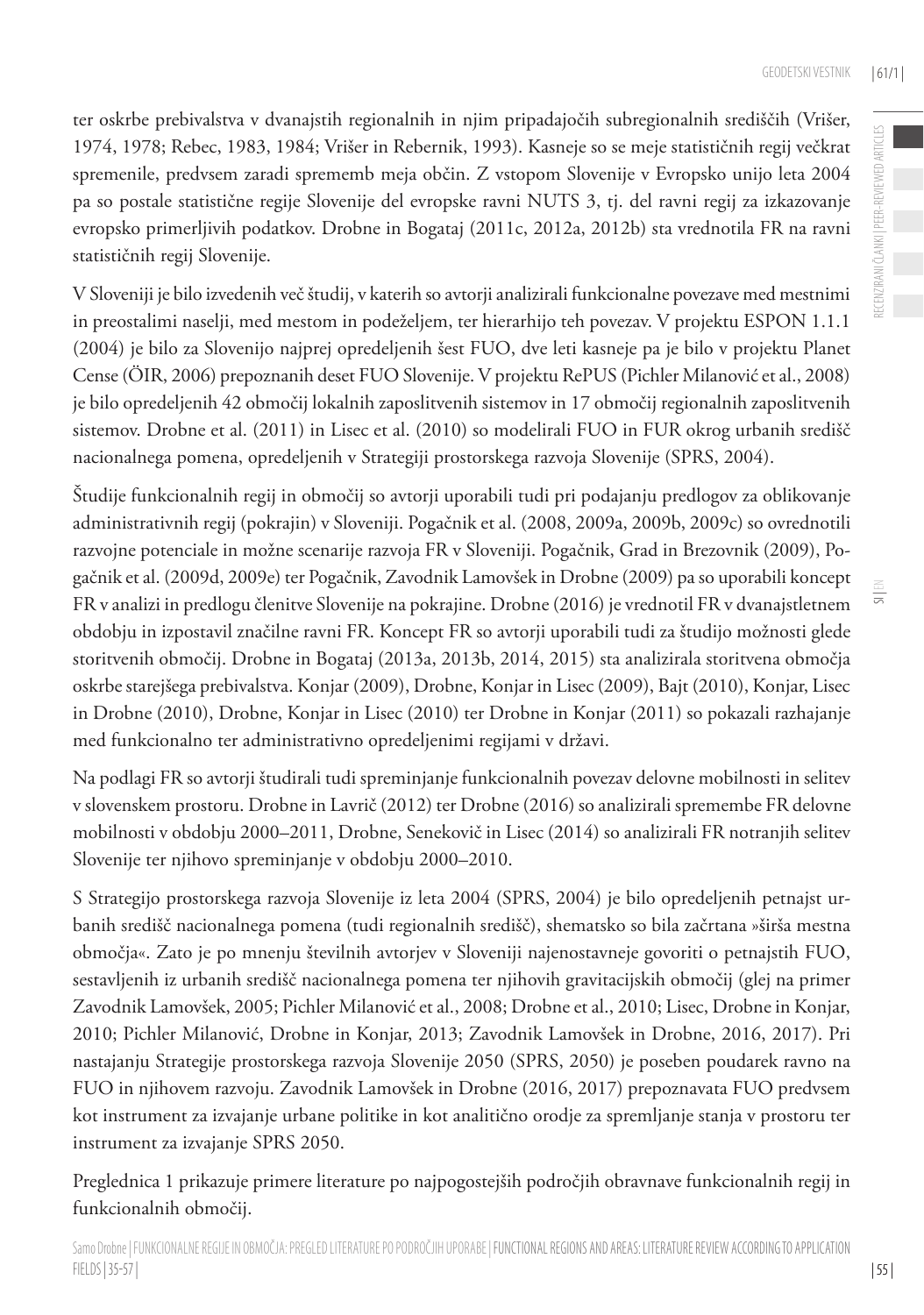Preglednica 1: Pregled literature po področjih uporabe funkcionalnih regij in območij

| Področje obravnave                                                             | Primeri literature                                                                                                                                                                                                                                                                                                                                                                                                                                                                                                                                                                                                                                                                                                                                                                                                                                                                                                                                                                                                                                                                                                                                                                                                                                                                                                                                                                                                                             |
|--------------------------------------------------------------------------------|------------------------------------------------------------------------------------------------------------------------------------------------------------------------------------------------------------------------------------------------------------------------------------------------------------------------------------------------------------------------------------------------------------------------------------------------------------------------------------------------------------------------------------------------------------------------------------------------------------------------------------------------------------------------------------------------------------------------------------------------------------------------------------------------------------------------------------------------------------------------------------------------------------------------------------------------------------------------------------------------------------------------------------------------------------------------------------------------------------------------------------------------------------------------------------------------------------------------------------------------------------------------------------------------------------------------------------------------------------------------------------------------------------------------------------------------|
| Lokalni in regionalni trg dela                                                 | Brown in Holmes (1971), Smart (1974), Masser in Brown (1975, 1977), Masser in<br>Schauerwater (1978, 1980), Ball (1980), Coombes in Openshaw (1982), Coombes,<br>Green in Openshaw (1986), Green, Coombes in Owen (1986), Tolbert in Killian (1987),<br>Coombes, Green in Owen (1988), Green in Owen (1990), ISTAT (1991, 2005a), Killian in<br>Tolbert (1993), Coombes (1995), ONS in Coombes (1998), Casado- Díaz (2000, 2003),<br>Coombes (2010), Newell in Papps (2001), Van der Lann in Schalke (2001), Papps in Newell<br>(2002), Casado-Díaz in Taltavull de la Paz (2003), Feldman et al. (2006), Flórez-Revuelta,<br>Casado-Díaz in Martínez-Bernabeu (2006, 2008), Karlsson in Olsson (2006), Coombes in<br>Bond (2008), Meredith et al. (2007), Patuelli (2007), Prodromídis (2007), Feng (2009),<br>Coombes (2010), Mitchell in Stimson (2010), Fusco in Caglioni (2011), Farmer (2011),<br>Farmer in Fortheringham (2011), Persyn in Torfs (2011), Gruchociak (2012), Landré<br>(2012), Martínez-Bernabeu, Flórez-Revuelta in Casado-Díaz (2012), Sforzi (2012),<br>Fukumoto, Okamoto in Ujiie (2013), Klapka, Halás in Tonev (2013), Klapka et al. (2014),<br>Landré in Håkansson (2013), Bianchi et al. (2015), Erlebach, Tomáš in Tonev (2016),<br>Martínez-Bernabeu in Casado-Díaz (2016);<br>za Slovenijo: Konjar (2009), Drobne, Konjar in Lisec (2009, 2010), Drobne in Bogataj<br>$(2011c)$ , Drobne in Konjar $(2011)$ . |
| Drugi družbenogospodarski<br>vidiki (tudi za podporo<br>gospodarskemu razvoju) | Slater (1975, 1976a, 1976b, 1978, 1980, 1981), Green, Coombes in Owen (1986),<br>Noronha in Goodchild (1992), Tomaney in Ward (2000), Baum, Mitchell in Han (2008),<br>Karlsson (2007), Karlsson in Johansson (2004, 2008), ISTAT (2005b), Karlsson et al.<br>(2007), Karlsson, Johansson in Stough (2008), Gleeson et al. (2010), Isaksen in Onsager<br>(2010), Smith, Craig in Coombes (2011), Van Hamme in Grasland (2011a, 2011b),<br>Freshwater, Simms in Ward (2013, 2014), Mitchell et al. (2013);<br>za Slovenijo: Bajt (2010), Drobne in Bogataj (2011c, 2012b), Drobne in Konjar (2011),<br>Drobne (2016).                                                                                                                                                                                                                                                                                                                                                                                                                                                                                                                                                                                                                                                                                                                                                                                                                           |
| Funkcionalne urbane regije<br>in funkcionalna urbana<br>območja                | Shimizu (1975), Coombes et al. (1979), Casado-Díaz (2003), ESPON 1.1.1 (2004),<br>ESPON 1.1.2 (2004), Van der Werf et al. (2005), Farsund, Knut in Lysgård (2006), Robson<br>et al. (2006), ESPON 1.4.3 (2007), Benini et al., 2007, Davoudi (2008), Hołowiecka in<br>Szymańska (2008), Hidle et al. (2009), Sýkora in Mulíček (2009), Dessemontet, Kaufmann<br>in Jemelin (2010), Drobne et al. (2010), Halás et al. (2010), Reggiani et al. (2010,<br>Kauffmann (2012), OECD (2013a, 2013b), Coombes (2014), da Silva, ESPON (2014),<br>Garcia Manzato in Santos Pereira (2014), Kraft, Halás in Vančura (2014), Manley (2014);<br>za Slovenijo: Zavodnik Lamovšek (2005), Pichler Milanović et al. (2008), Konjar (2009),<br>Drobne et al. (2010), Lisec, Drobne in Konjar (2010), Lisec et al. (2010), Pichler Milanović,<br>Drobne in Konjar (2013), Zavodnik Lamovšek in Drobne (2016, 2017).                                                                                                                                                                                                                                                                                                                                                                                                                                                                                                                                            |
| Storitvena območja                                                             | Fischer et al. (1993), Bullen, Moon in Jones (1996), Shortt et al. (2005), Cockings (2013);<br>za Slovenijo: Drobne in Bogataj (2013a, 2013b, 2014, 2015).                                                                                                                                                                                                                                                                                                                                                                                                                                                                                                                                                                                                                                                                                                                                                                                                                                                                                                                                                                                                                                                                                                                                                                                                                                                                                     |
| Administrativne, planske in<br>statistične regije                              | Illeris (1967), Hirst in Slater (1976), Slater (1976a, 1976b, 1976c), Lackó, Enyedi in<br>Kőszegfalvi (1978), Hemmasi (1980), Van der Laan in Schalke (2001), Andersen (2002),<br>Hensen in Cörvers (2003), Martin (2003), Schuler, Dessemontet in Joye (2005), Schuler et<br>al. (2007), Mitchell, Bill in Watts (2007), Nel, Krygsmany in de Jong (2008), Krygsman,<br>De Jong in Nel (2009), Cörvers, Hensen in Bongaerts (2009), Mitchell in Stimpson (2010),<br>Mitchell in Watts (2010), Statistics Sweden (2010), Beyhan (2011), Killer in Axhusen<br>(2011), Killer (2014), Koo (2010, 2012), Sforzi (2012), Landré in Håkansson (2013),<br>Martin, Cockings in Harfoot (2013), Kim, Chun in Kim (2015), Klapka et al. (2016);<br>za Slovenijo: Drobne in Bogataj (2012a), Drobne et al. (2009b), Drobne in Lakner (2016a,<br>2016b, 2016c).                                                                                                                                                                                                                                                                                                                                                                                                                                                                                                                                                                                           |